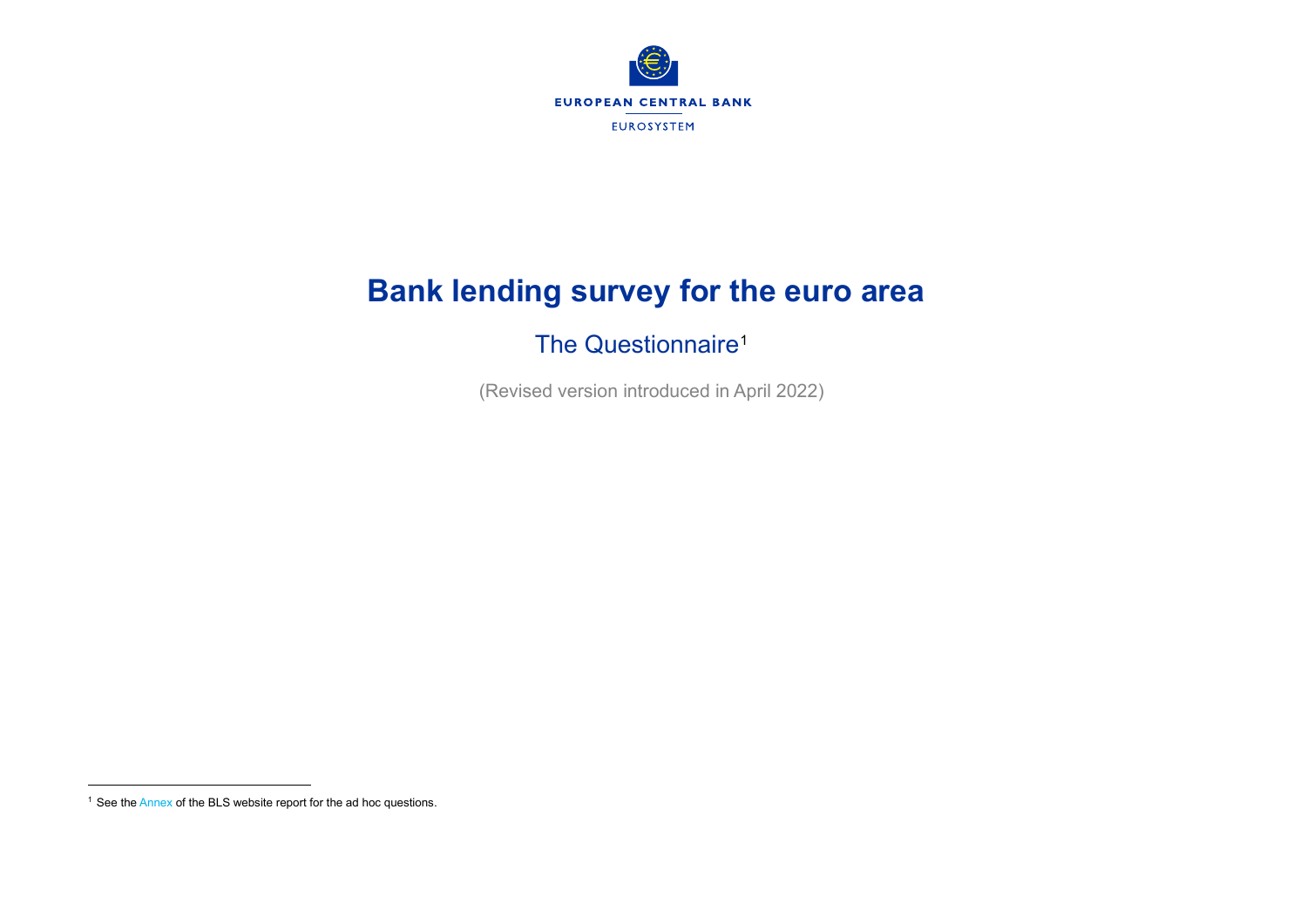## 1 Loans or credit lines to enterprises

1. Over the past three months, how have your bank's credit standards<sup>(1)</sup> as applied to the approval of loans or credit lines to enterprises<sup>(2, 3, 4)</sup> changed? Please note that we are asking about the change in credit standards, rather than about their level.

|                              | Overall | Loans to small Loans to large<br>and medium- enterprises $(5)$<br>sized<br>enterprises <sup>(5)</sup> | Short-term<br>Ioans <sup>(6)</sup> | Long-term<br>loans <sup>(6)</sup> |
|------------------------------|---------|-------------------------------------------------------------------------------------------------------|------------------------------------|-----------------------------------|
| Tightened considerably       |         |                                                                                                       |                                    |                                   |
| Tightened somewhat           |         |                                                                                                       |                                    |                                   |
| Remained basically unchanged |         |                                                                                                       |                                    |                                   |
| Eased somewhat               |         |                                                                                                       |                                    |                                   |
| Eased considerably           |         |                                                                                                       |                                    |                                   |
| N/A <sup>(7)</sup>           |         |                                                                                                       |                                    |                                   |

(1) See Glossary on Credit standards. (2) See Glossary on Loans.

(3) See Glossary on Credit line.

(4) See Glossary on Enterprises.

(5) See Glossary on Enterprise size.

(6) See Glossary on Maturity. (7) Please select "N/A" (not applicable) only if you do not have any business in or exposure to the respective lending category.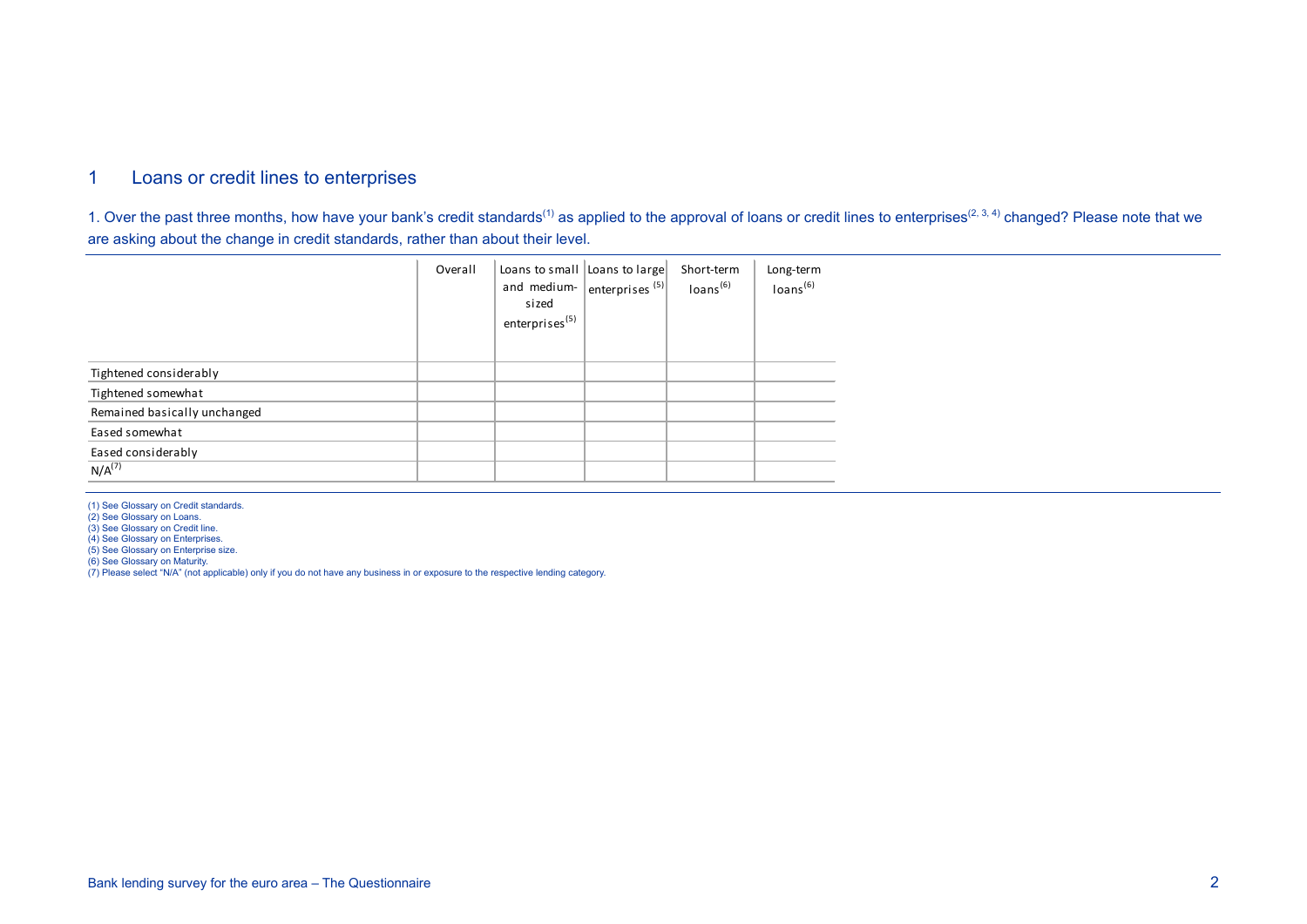### 2. Over the past three months, how have the following factors affected your bank's credit standards as applied to the approval of loans or credit lines to enterprises (as defined in the notes to question 1)? Please rate the contribution of the following factors to the tightening or easing of credit standards using the following scale:

 $---$  = contributed considerably to tightening of credit standards

– = contributed somewhat to tightening of credit standards

° = contributed to keeping credit standards basically unchanged

 $+$  = contributed somewhat to easing of credit standards

 $++ =$  contributed considerably to easing of credit standards

 $N/A$  = not applicable

|                                                                        |       | Overall impact on your bank's credit standards |  |  |       |             |       |                          |        | enterprises | Impact on your bank's credit standards for loans to small and medium-sized |             | Impact on your bank's credit standards for loans to large enterprises |                          |  |  |       |             |  |
|------------------------------------------------------------------------|-------|------------------------------------------------|--|--|-------|-------------|-------|--------------------------|--------|-------------|----------------------------------------------------------------------------|-------------|-----------------------------------------------------------------------|--------------------------|--|--|-------|-------------|--|
|                                                                        | $- -$ | $\overline{\phantom{a}}$                       |  |  | $+ +$ | $N/A^{(7)}$ | $- -$ | $\overline{\phantom{a}}$ | $\sim$ |             | $+ +$                                                                      | $N/A^{(7)}$ | $- -$                                                                 | $\overline{\phantom{a}}$ |  |  | $+ +$ | $N/A^{(7)}$ |  |
| A) Cost of funds and balance sheet constraints <sup>(1)</sup>          |       |                                                |  |  |       |             |       |                          |        |             |                                                                            |             |                                                                       |                          |  |  |       |             |  |
| * Your bank's capital and the costs related to your bank's             |       |                                                |  |  |       |             |       |                          |        |             |                                                                            |             |                                                                       |                          |  |  |       |             |  |
| capital position <sup>(2)</sup>                                        |       |                                                |  |  |       |             |       |                          |        |             |                                                                            |             |                                                                       |                          |  |  |       |             |  |
| * Your bank's ability to access market financing (e.g. money or        |       |                                                |  |  |       |             |       |                          |        |             |                                                                            |             |                                                                       |                          |  |  |       |             |  |
| bond market financing, incl. true-sale securitisation <sup>(3)</sup> ) |       |                                                |  |  |       |             |       |                          |        |             |                                                                            |             |                                                                       |                          |  |  |       |             |  |
| * Your bank's liquidity position                                       |       |                                                |  |  |       |             |       |                          |        |             |                                                                            |             |                                                                       |                          |  |  |       |             |  |
| <b>B) Pressure from competition</b>                                    |       |                                                |  |  |       |             |       |                          |        |             |                                                                            |             |                                                                       |                          |  |  |       |             |  |
| * Competition from other banks                                         |       |                                                |  |  |       |             |       |                          |        |             |                                                                            |             |                                                                       |                          |  |  |       |             |  |
| * Competition from non-banks <sup>(4)</sup>                            |       |                                                |  |  |       |             |       |                          |        |             |                                                                            |             |                                                                       |                          |  |  |       |             |  |
| * Competition from market financing                                    |       |                                                |  |  |       |             |       |                          |        |             |                                                                            |             |                                                                       |                          |  |  |       |             |  |
| C) Perception of risk <sup>(5)</sup>                                   |       |                                                |  |  |       |             |       |                          |        |             |                                                                            |             |                                                                       |                          |  |  |       |             |  |
| * General economic situation and outlook                               |       |                                                |  |  |       |             |       |                          |        |             |                                                                            |             |                                                                       |                          |  |  |       |             |  |
| * Industry or firm-specific situation and outlook/borrower's           |       |                                                |  |  |       |             |       |                          |        |             |                                                                            |             |                                                                       |                          |  |  |       |             |  |
| creditworthiness <sup>(6)</sup>                                        |       |                                                |  |  |       |             |       |                          |        |             |                                                                            |             |                                                                       |                          |  |  |       |             |  |
| * Risk related to the collateral demanded                              |       |                                                |  |  |       |             |       |                          |        |             |                                                                            |             |                                                                       |                          |  |  |       |             |  |
| D) Your bank's risk tolerance <sup>(5)</sup>                           |       |                                                |  |  |       |             |       |                          |        |             |                                                                            |             |                                                                       |                          |  |  |       |             |  |
| * Your bank's risk tolerance                                           |       |                                                |  |  |       |             |       |                          |        |             |                                                                            |             |                                                                       |                          |  |  |       |             |  |
| E) Other factors, please specify                                       |       |                                                |  |  |       |             |       |                          |        |             |                                                                            |             |                                                                       |                          |  |  |       |             |  |
|                                                                        |       |                                                |  |  |       |             |       |                          |        |             |                                                                            |             |                                                                       |                          |  |  |       |             |  |
|                                                                        |       |                                                |  |  |       |             |       |                          |        |             |                                                                            |             |                                                                       |                          |  |  |       |             |  |
|                                                                        |       |                                                |  |  |       |             |       |                          |        |             |                                                                            |             |                                                                       |                          |  |  |       |             |  |
|                                                                        |       |                                                |  |  |       |             |       |                          |        |             |                                                                            |             |                                                                       |                          |  |  |       |             |  |

(1) See Glossary on Cost of funds and balance sheet constraints.

(2) Can involve the use of credit derivatives, with the loans remaining on the bank's balance sheet.

(3) Involves the sale of loans from the bank's balance sheet, i.e. off-balance sheet funding.

(4) See Glossary on Non-banks.

(5) See Glossary on Perception of risk and risk tolerance.

(6) Risks related to non-performing loans may be reflected not only in the "industry or firm-specific situation and outlook/borrower's creditworthiness", but also in the bank's "cost of funds and balance sheet constraints".

(7) Please select "N/A" (not applicable) only if you do not have any business in or exposure to the respective lending category.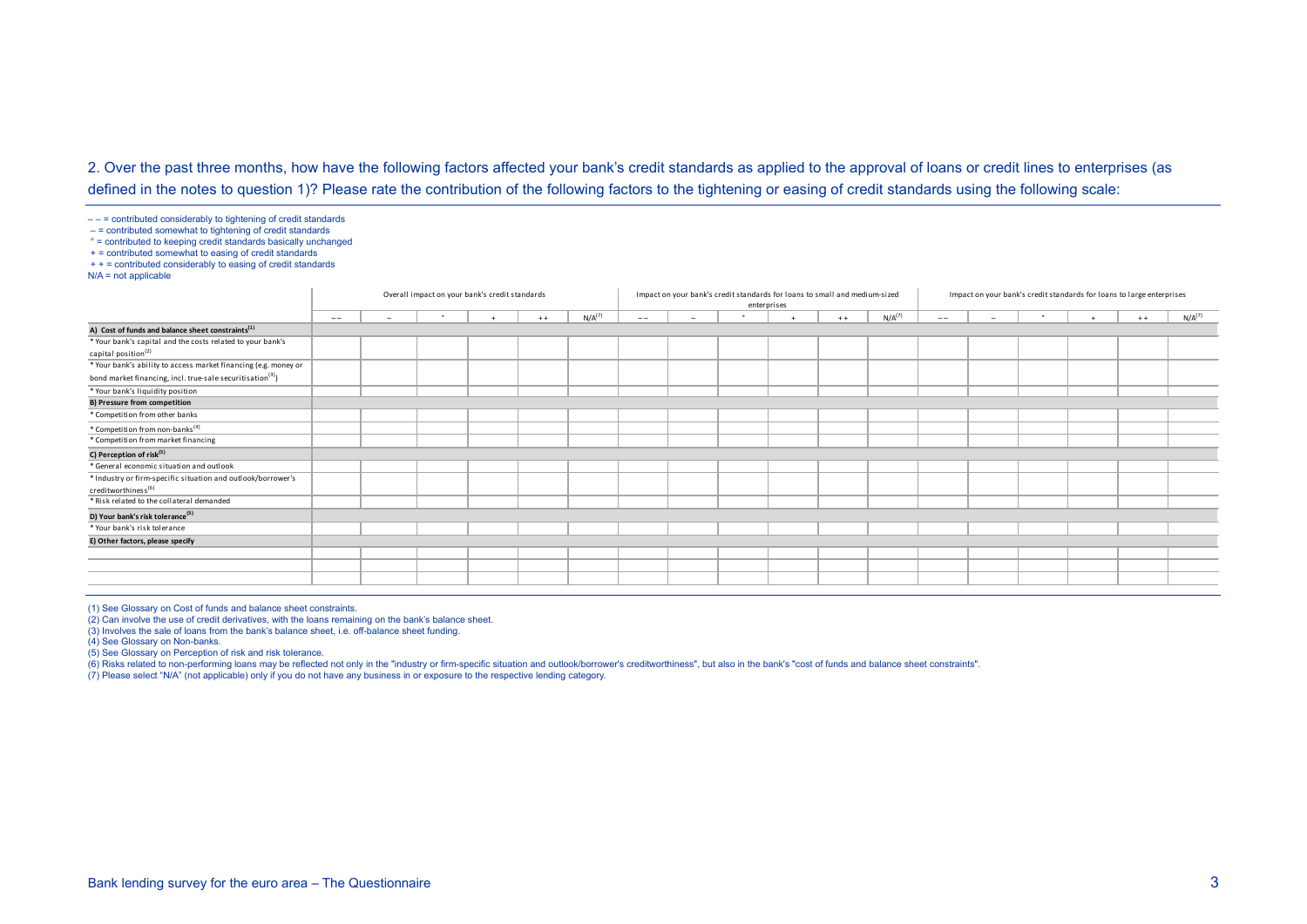## 3. Over the past three months, how have your bank's terms and conditions<sup>(1)</sup> for new loans or credit lines to enterprises changed? Please rate the overall terms and conditions for this loan category and each factor using the following scale:

| $--$ = tightened considerably<br>$-$ = tightened somewhat<br>$\circ$ = remained basically unchanged<br>$+$ = eased somewhat<br>$++ = eased$ considerably<br>$N/A$ = not applicable |       |                          |         |       |             |       |  |                                             |       |                    |       |  |                            |       |                    |
|------------------------------------------------------------------------------------------------------------------------------------------------------------------------------------|-------|--------------------------|---------|-------|-------------|-------|--|---------------------------------------------|-------|--------------------|-------|--|----------------------------|-------|--------------------|
|                                                                                                                                                                                    |       |                          | Overall |       |             |       |  | Loans to small and medium-sized enterprises |       |                    |       |  | Loans to large enterprises |       |                    |
|                                                                                                                                                                                    | $- -$ | $\overline{\phantom{a}}$ |         | $+ +$ | $N/A^{(6)}$ | $- -$ |  |                                             | $+ +$ | N/A <sup>(6)</sup> | $- -$ |  |                            | $+ +$ | N/A <sup>(6)</sup> |
| A) Overall terms and conditions <sup>(1)</sup>                                                                                                                                     |       |                          |         |       |             |       |  |                                             |       |                    |       |  |                            |       |                    |
| * Overall terms and conditions                                                                                                                                                     |       |                          |         |       |             |       |  |                                             |       |                    |       |  |                            |       |                    |
| <b>B) Margins</b>                                                                                                                                                                  |       |                          |         |       |             |       |  |                                             |       |                    |       |  |                            |       |                    |
| * Your bank's loan margin (i.e. the spread over a relevant<br>market reference rate) on average loans (wider spread =<br>tightened, narrower spread = eased) $(2)$                 |       |                          |         |       |             |       |  |                                             |       |                    |       |  |                            |       |                    |
| * Your bank's loan margin (i.e. the spread over a relevant<br>market reference rate) on riskier loans                                                                              |       |                          |         |       |             |       |  |                                             |       |                    |       |  |                            |       |                    |
| C) Other terms and conditions                                                                                                                                                      |       |                          |         |       |             |       |  |                                             |       |                    |       |  |                            |       |                    |
| * Non-interest rate charges <sup>(3)</sup><br>* Size of the loan or credit line                                                                                                    |       |                          |         |       |             |       |  |                                             |       |                    |       |  |                            |       |                    |
| * Collateral <sup>(4)</sup> requirements                                                                                                                                           |       |                          |         |       |             |       |  |                                             |       |                    |       |  |                            |       |                    |
| $*$ Loan covenants <sup>(5)</sup>                                                                                                                                                  |       |                          |         |       |             |       |  |                                             |       |                    |       |  |                            |       |                    |
| * Maturity                                                                                                                                                                         |       |                          |         |       |             |       |  |                                             |       |                    |       |  |                            |       |                    |
| D) Other factors, please specify                                                                                                                                                   |       |                          |         |       |             |       |  |                                             |       |                    |       |  |                            |       |                    |
|                                                                                                                                                                                    |       |                          |         |       |             |       |  |                                             |       |                    |       |  |                            |       |                    |
|                                                                                                                                                                                    |       |                          |         |       |             |       |  |                                             |       |                    |       |  |                            |       |                    |
|                                                                                                                                                                                    |       |                          |         |       |             |       |  |                                             |       |                    |       |  |                            |       |                    |

(1) See Glossary on Credit terms and conditions.

(2) See Glossary on Loan margin/spread over a relevant market reference rate.

(3) See Glossary on Non-interest rate charges.

(4) See Glossary on Collateral.

(5) See Glossary on Covenant.

(6) Please select "N/A" (not applicable) only if you have not granted any new loans or credit lines in the respective lending category over the past three months.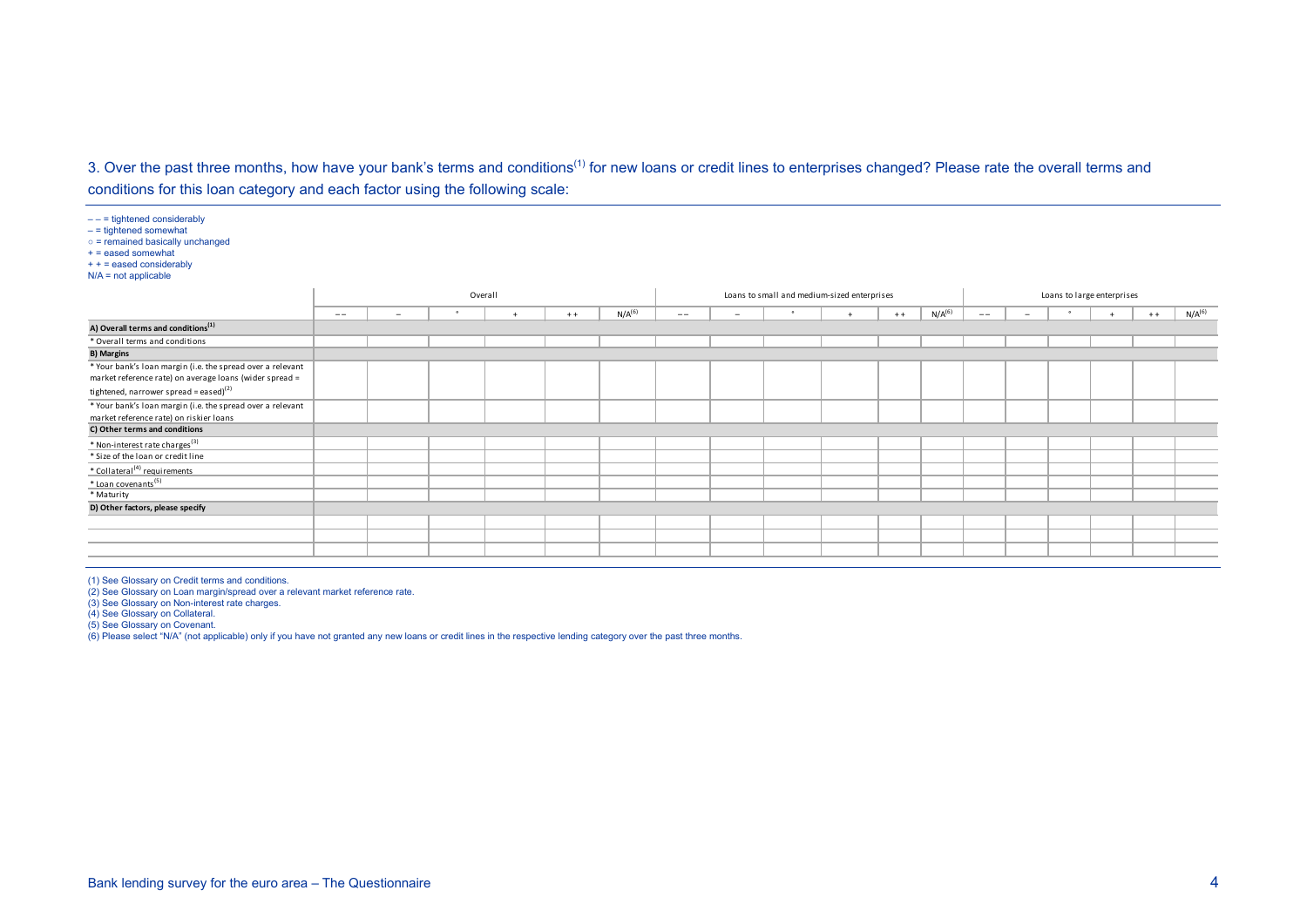4. Over the past three months, how have the following factors<sup>(1)</sup> affected your bank's credit terms and conditions as applied to new loans or credit lines to enterprises (as defined in the notes to question 3)? Please rate the contribution of the following factors to the tightening or easing of credit terms and conditions using the following scale:

– – = contributed considerably to tightening of credit terms and conditions / contributed considerably to widening of margins

– = contributed somewhat to tightening of credit terms and conditions / contributed somewhat to widening of margins

○ = contributed to keeping credit terms and conditions basically unchanged / contributed to keeping margins basically unchanged

+ = contributed somewhat to easing of credit terms and conditions / contributed somewhat to narrowing of margins

+ + = contributed considerably to easing of credit terms and conditions / contributed considerably to narrowing of margins

 $N/A$  = not applicable

|                                                                 |       |                                                           |           |       |             | of which: |                          |                                               |  |       |                    |       |                          |                                               |  |       |                    |
|-----------------------------------------------------------------|-------|-----------------------------------------------------------|-----------|-------|-------------|-----------|--------------------------|-----------------------------------------------|--|-------|--------------------|-------|--------------------------|-----------------------------------------------|--|-------|--------------------|
|                                                                 |       | Overall impact on your bank's credit terms and conditions |           |       |             |           |                          | Impact on your bank's margin on average loans |  |       |                    |       |                          | Impact on your bank's margin on riskier loans |  |       |                    |
|                                                                 | $- -$ |                                                           | $\bullet$ | $+ +$ | $N/A^{(2)}$ | $- -$     | $\overline{\phantom{a}}$ | $\bullet$                                     |  | $+ +$ | N/A <sup>(2)</sup> | $- -$ | $\overline{\phantom{0}}$ | $\circ$                                       |  | $+ +$ | N/A <sup>(2)</sup> |
| A) Cost of funds and balance sheet constraints                  |       |                                                           |           |       |             |           |                          |                                               |  |       |                    |       |                          |                                               |  |       |                    |
| * Your bank's capital and the costs related to your bank's      |       |                                                           |           |       |             |           |                          |                                               |  |       |                    |       |                          |                                               |  |       |                    |
| capital position                                                |       |                                                           |           |       |             |           |                          |                                               |  |       |                    |       |                          |                                               |  |       |                    |
| * Your bank's ability to access market financing (e.g. money or |       |                                                           |           |       |             |           |                          |                                               |  |       |                    |       |                          |                                               |  |       |                    |
| bond market financing, incl. true-sale securitisation)          |       |                                                           |           |       |             |           |                          |                                               |  |       |                    |       |                          |                                               |  |       |                    |
| * Your bank's liquidity position                                |       |                                                           |           |       |             |           |                          |                                               |  |       |                    |       |                          |                                               |  |       |                    |
| <b>B) Pressure from competition</b>                             |       |                                                           |           |       |             |           |                          |                                               |  |       |                    |       |                          |                                               |  |       |                    |
| * Competition from other banks                                  |       |                                                           |           |       |             |           |                          |                                               |  |       |                    |       |                          |                                               |  |       |                    |
| * Competition from non-banks                                    |       |                                                           |           |       |             |           |                          |                                               |  |       |                    |       |                          |                                               |  |       |                    |
| * Competition from market financing                             |       |                                                           |           |       |             |           |                          |                                               |  |       |                    |       |                          |                                               |  |       |                    |
| C) Perception of risk                                           |       |                                                           |           |       |             |           |                          |                                               |  |       |                    |       |                          |                                               |  |       |                    |
| * General economic situation and outlook                        |       |                                                           |           |       |             |           |                          |                                               |  |       |                    |       |                          |                                               |  |       |                    |
| * Industry or firm-specific situation and outlook/borrower's    |       |                                                           |           |       |             |           |                          |                                               |  |       |                    |       |                          |                                               |  |       |                    |
| creditworthiness                                                |       |                                                           |           |       |             |           |                          |                                               |  |       |                    |       |                          |                                               |  |       |                    |
| * Risk related to the collateral demanded                       |       |                                                           |           |       |             |           |                          |                                               |  |       |                    |       |                          |                                               |  |       |                    |
| D) Your bank's risk tolerance                                   |       |                                                           |           |       |             |           |                          |                                               |  |       |                    |       |                          |                                               |  |       |                    |
| * Your bank's risk tolerance                                    |       |                                                           |           |       |             |           |                          |                                               |  |       |                    |       |                          |                                               |  |       |                    |
| E) Other factors, please specify                                |       |                                                           |           |       |             |           |                          |                                               |  |       |                    |       |                          |                                               |  |       |                    |
|                                                                 |       |                                                           |           |       |             |           |                          |                                               |  |       |                    |       |                          |                                               |  |       |                    |
|                                                                 |       |                                                           |           |       |             |           |                          |                                               |  |       |                    |       |                          |                                               |  |       |                    |
|                                                                 |       |                                                           |           |       |             |           |                          |                                               |  |       |                    |       |                          |                                               |  |       |                    |
|                                                                 |       |                                                           |           |       |             |           |                          |                                               |  |       |                    |       |                          |                                               |  |       |                    |

(1) The factors refer to the same sub-factors as in question 2.

(2) Please select "N/A" (not applicable) only if you have not granted any new loans or credit lines in the respective lending category over the past three months.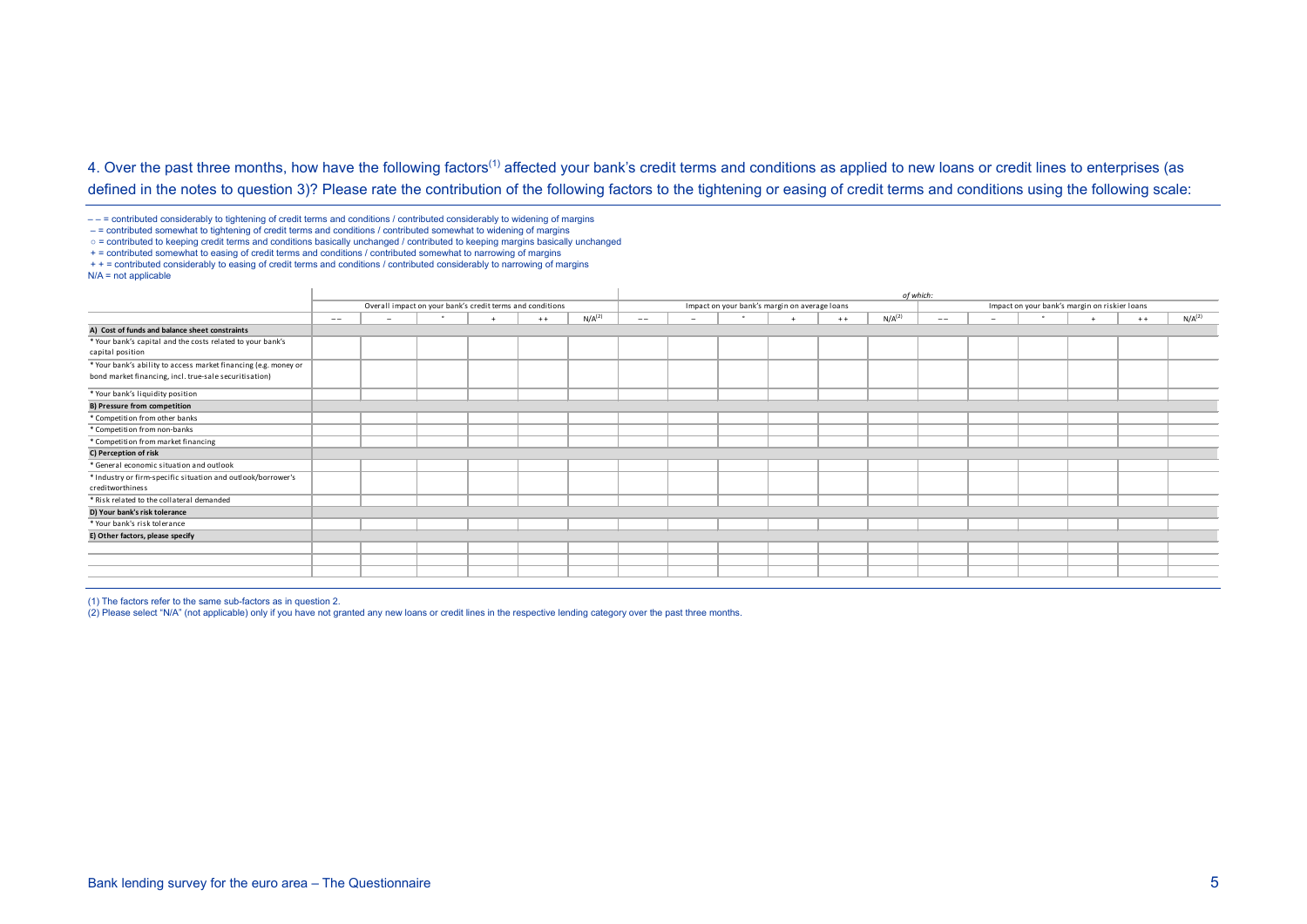5. Over the past three months (apart from normal seasonal fluctuations), has the share of formal and informal enterprise loan applications<sup>(1)</sup> that were completely rejected<sup>(2)</sup> by your bank increased, remained unchanged or decreased (loan volume, relative to the total volume of loan applications in that loan category)?

|                              |         | Share of rejected applications                        |                               |
|------------------------------|---------|-------------------------------------------------------|-------------------------------|
|                              | Overall | Loans to small<br>and medium-<br>sized<br>enterprises | Loans to large<br>enterprises |
| Decreased considerably       |         |                                                       |                               |
| Decreased somewhat           |         |                                                       |                               |
| Remained basically unchanged |         |                                                       |                               |
| Increased somewhat           |         |                                                       |                               |
| Increased considerably       |         |                                                       |                               |
| $N/A^{(3)}$                  |         |                                                       |                               |

<sup>(1)</sup> See Glossary on Loan application.

(2) See Glossary on Loan rejection.<br>(3) Please select "N/A" (not applicable) only if you have not received any loan applications in the respective lending category over the past three months.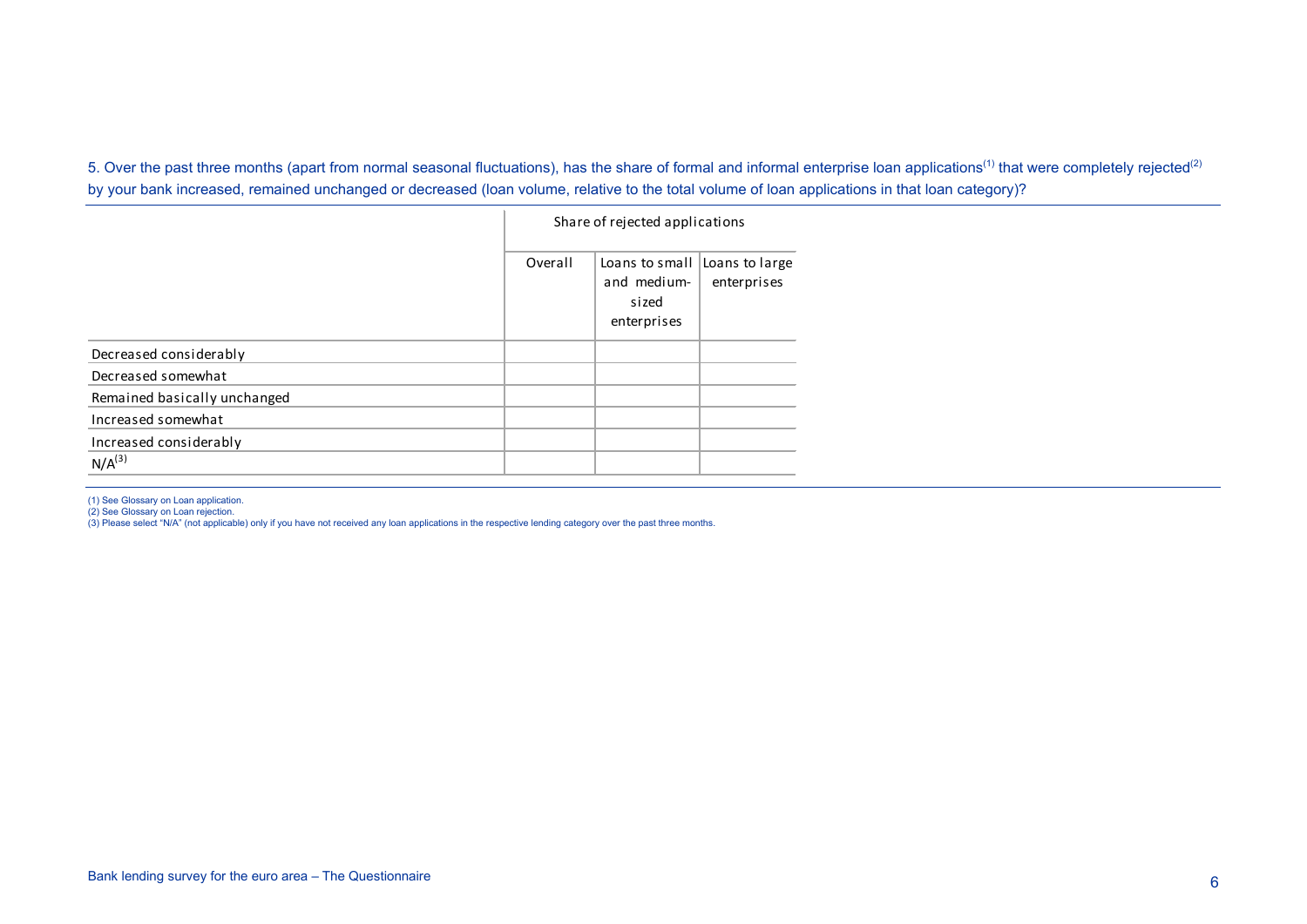6. Over the past three months (apart from normal seasonal fluctuations), how has the demand for loans<sup>(1)</sup> or credit lines<sup>(2)</sup> to enterprises changed at your bank? Please refer to the financing need of enterprises independent of whether this need will result in a loan or not.

|                              | Overall | Loans to small Loans to large<br>and medium-<br>sized<br>enterprises | enterprises | Short-term<br>loans | Long-term<br>loans |
|------------------------------|---------|----------------------------------------------------------------------|-------------|---------------------|--------------------|
| Decreased considerably       |         |                                                                      |             |                     |                    |
| Decreased somewhat           |         |                                                                      |             |                     |                    |
| Remained basically unchanged |         |                                                                      |             |                     |                    |
| Increased somewhat           |         |                                                                      |             |                     |                    |
| Increased considerably       |         |                                                                      |             |                     |                    |
| N/A <sup>(3)</sup>           |         |                                                                      |             |                     |                    |

(1) See Glossary on Demand for loans.

(2) See Glossary on Credit line. (3) Please select "N/A" (not applicable) only if you do not have any business in or exposure to the respective lending category.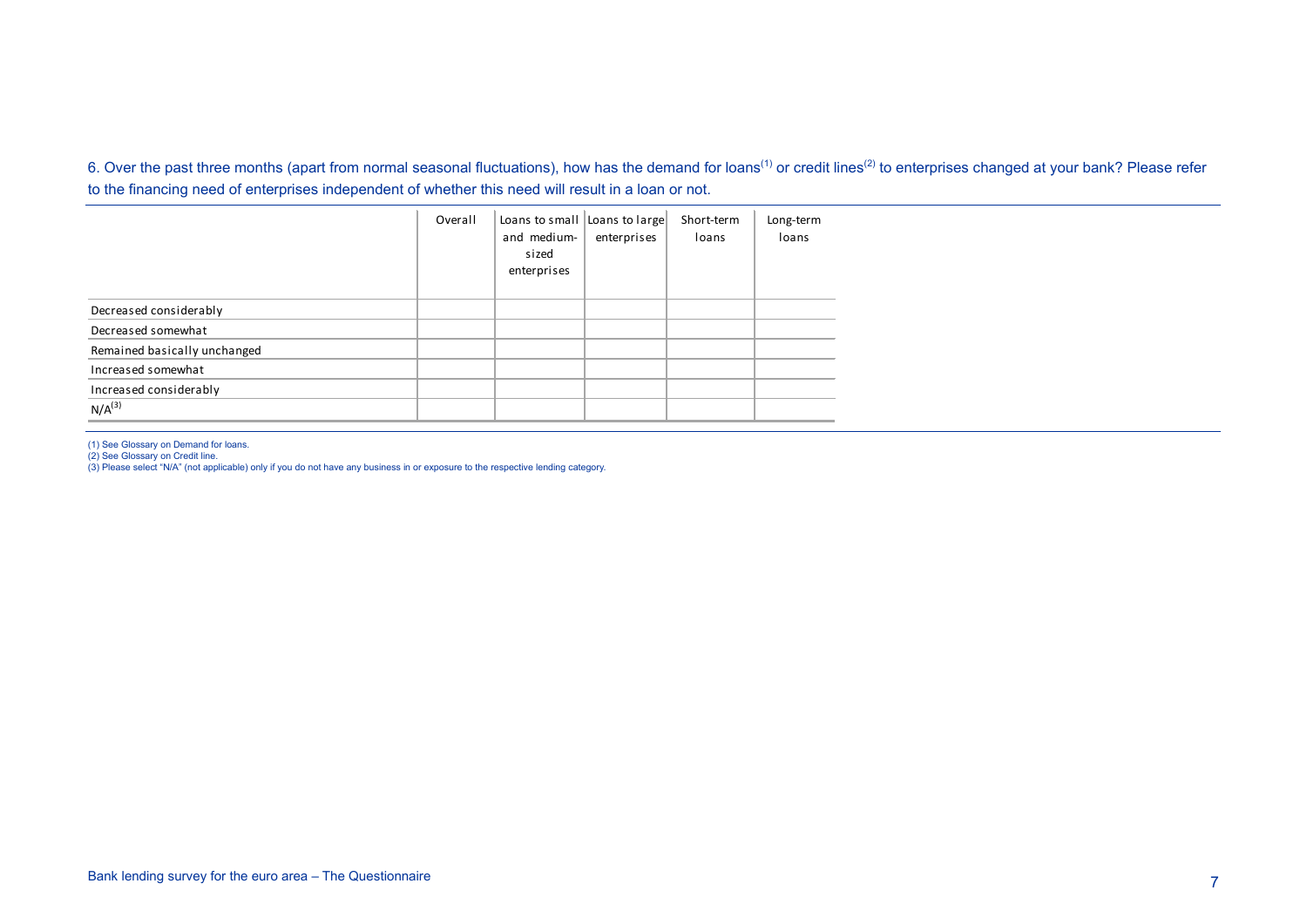## 7. Over the past three months, how have the following factors affected the overall demand for loans or credit lines to enterprises (as defined in the notes to question 6)?

Please rate each possible factor using the following scale:

 $---$  = contributed considerably to lower demand

 $-$  = contributed somewhat to lower demand

○ = contributed to keeping demand basically unchanged

+ = contributed somewhat to higher demand + + = contributed considerably to higher demand

N/A= not applicable

|                                                                                                                                           |       | Overall                  |  |  |       |                    | Loans to small and medium-sized enterprises |                          |         |  |       |                    | Loans to large enterprises |                          |        |  |       |                    |
|-------------------------------------------------------------------------------------------------------------------------------------------|-------|--------------------------|--|--|-------|--------------------|---------------------------------------------|--------------------------|---------|--|-------|--------------------|----------------------------|--------------------------|--------|--|-------|--------------------|
|                                                                                                                                           | $- -$ | $\overline{\phantom{0}}$ |  |  | $+ +$ | N/A <sup>(3)</sup> | $- -$                                       | $\overline{\phantom{0}}$ | $\circ$ |  | $+ +$ | N/A <sup>(3)</sup> | $- -$                      | $\overline{\phantom{0}}$ | $\sim$ |  | $+ +$ | N/A <sup>(3)</sup> |
| A) Financing needs/underlying drivers or purpose of loan<br>demand                                                                        |       |                          |  |  |       |                    |                                             |                          |         |  |       |                    |                            |                          |        |  |       |                    |
| * Fixed investment                                                                                                                        |       |                          |  |  |       |                    |                                             |                          |         |  |       |                    |                            |                          |        |  |       |                    |
| * Inventories and working capital                                                                                                         |       |                          |  |  |       |                    |                                             |                          |         |  |       |                    |                            |                          |        |  |       |                    |
| * Mergers/acquisitions and corporate restructuring                                                                                        |       |                          |  |  |       |                    |                                             |                          |         |  |       |                    |                            |                          |        |  |       |                    |
| * General level of interest rates                                                                                                         |       |                          |  |  |       |                    |                                             |                          |         |  |       |                    |                            |                          |        |  |       |                    |
| * Debt refinancing/restructuring and renegotiation <sup>(1)</sup> (when<br>leading to an increase or prolongation of the amount borrowed) |       |                          |  |  |       |                    |                                             |                          |         |  |       |                    |                            |                          |        |  |       |                    |
| B) Use of alternative finance                                                                                                             |       |                          |  |  |       |                    |                                             |                          |         |  |       |                    |                            |                          |        |  |       |                    |
| * Internal financing                                                                                                                      |       |                          |  |  |       |                    |                                             |                          |         |  |       |                    |                            |                          |        |  |       |                    |
| * Loans from other banks                                                                                                                  |       |                          |  |  |       |                    |                                             |                          |         |  |       |                    |                            |                          |        |  |       |                    |
| * Loans from non-banks                                                                                                                    |       |                          |  |  |       |                    |                                             |                          |         |  |       |                    |                            |                          |        |  |       |                    |
| * Issuance/redemption of debt securities                                                                                                  |       |                          |  |  |       |                    |                                             |                          |         |  |       |                    |                            |                          |        |  |       |                    |
| * Issuance/redemption of equity                                                                                                           |       |                          |  |  |       |                    |                                             |                          |         |  |       |                    |                            |                          |        |  |       |                    |
| C) Other factors, please specify <sup>(2)</sup>                                                                                           |       |                          |  |  |       |                    |                                             |                          |         |  |       |                    |                            |                          |        |  |       |                    |
|                                                                                                                                           |       |                          |  |  |       |                    |                                             |                          |         |  |       |                    |                            |                          |        |  |       |                    |
|                                                                                                                                           |       |                          |  |  |       |                    |                                             |                          |         |  |       |                    |                            |                          |        |  |       |                    |
|                                                                                                                                           |       |                          |  |  |       |                    |                                             |                          |         |  |       |                    |                            |                          |        |  |       |                    |

(1) See Glossary on Debt refinancing/restructuring and renegotiation. (2) See Glossary on Marketing campaigns.

(3) Please select "N/A" (not applicable) only if you do not have any business in or exposure to the respective lending category.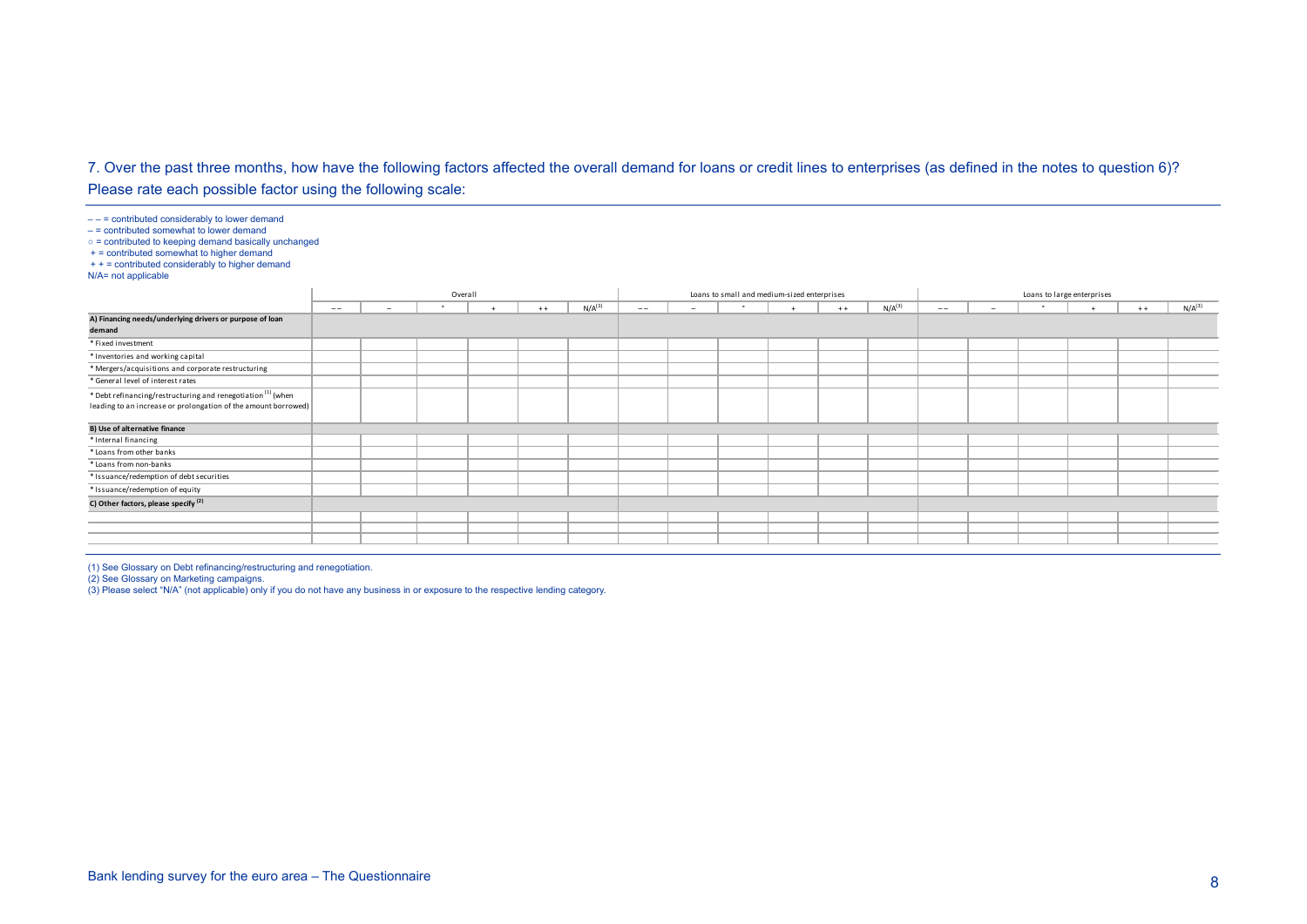8. Please indicate how you expect your bank's credit standards as applied to the approval of loans or credit lines to enterprises to change over the next three months. Please note that we are asking about the change in credit standards, rather than about their level.

|                            | Overall | Loans to small Loans to large<br>and medium-<br>sized<br>enterprises | enterprises | Short-term<br>loans | Long-term<br>loans |
|----------------------------|---------|----------------------------------------------------------------------|-------------|---------------------|--------------------|
| Tighten considerably       |         |                                                                      |             |                     |                    |
| Tighten somewhat           |         |                                                                      |             |                     |                    |
| Remain basically unchanged |         |                                                                      |             |                     |                    |
| Ease somewhat              |         |                                                                      |             |                     |                    |
| Ease considerably          |         |                                                                      |             |                     |                    |
| $N/A^{(1)}$                |         |                                                                      |             |                     |                    |

(1) Please select "N/A" (not applicable) only if you do not have any business in or exposure to the respective lending category.

9. Please indicate how you expect demand for loans or credit lines to enterprises to change at your bank over the next three months (apart from normal seasonal fluctuations)? Please refer to the financing need of enterprises independent of whether this need will result in a loan or not.

|                            | Overall | Loans to small Loans to large<br>and medium-<br>sized<br>enterprises | enterprises | Short-term<br>loans | Long-term<br>loans |
|----------------------------|---------|----------------------------------------------------------------------|-------------|---------------------|--------------------|
| Decrease considerably      |         |                                                                      |             |                     |                    |
| Decrease somewhat          |         |                                                                      |             |                     |                    |
| Remain basically unchanged |         |                                                                      |             |                     |                    |
| Increase somewhat          |         |                                                                      |             |                     |                    |
| Increase considerably      |         |                                                                      |             |                     |                    |
| $N/A^{(1)}$                |         |                                                                      |             |                     |                    |

(1) Please select "N/A" (not applicable) only if you do not have any business in or exposure to the respective lending category.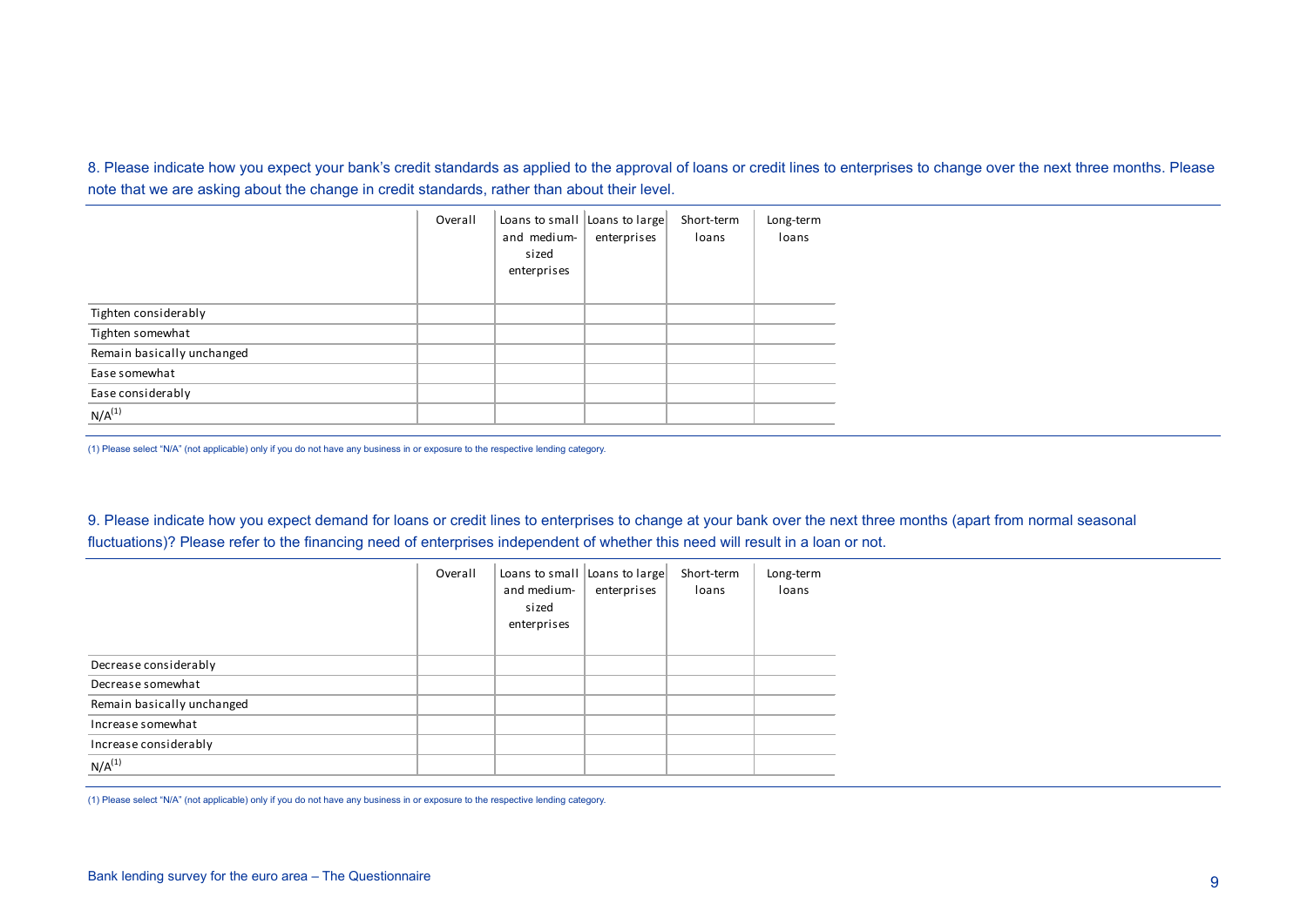## 2 Loans to households

10. Over the past three months, how have your bank's credit standards<sup>(1)</sup> as applied to the approval of loans<sup>(2)</sup> to households<sup>(3)</sup> changed? Please note that we are asking about the change in credit standards, rather than about their level.

|                              | Loans for<br>house<br>purchase | Consumer<br>credit and<br>other lending <sup>(4)</sup> |
|------------------------------|--------------------------------|--------------------------------------------------------|
| Tightened considerably       |                                |                                                        |
| Tightened somewhat           |                                |                                                        |
| Remained basically unchanged |                                |                                                        |
| Eased somewhat               |                                |                                                        |
| Eased considerably           |                                |                                                        |
| $N/A^{(5)}$                  |                                |                                                        |

(1) See Glossary on Credit standards.

(2) See Glossary on Loans.

(3) See Glossary on Households.

(4) See Glossary on Consumer credit and other lending.

(5) Please select "N/A" (not applicable) only if you do not have any business in or exposure to the respective lending category.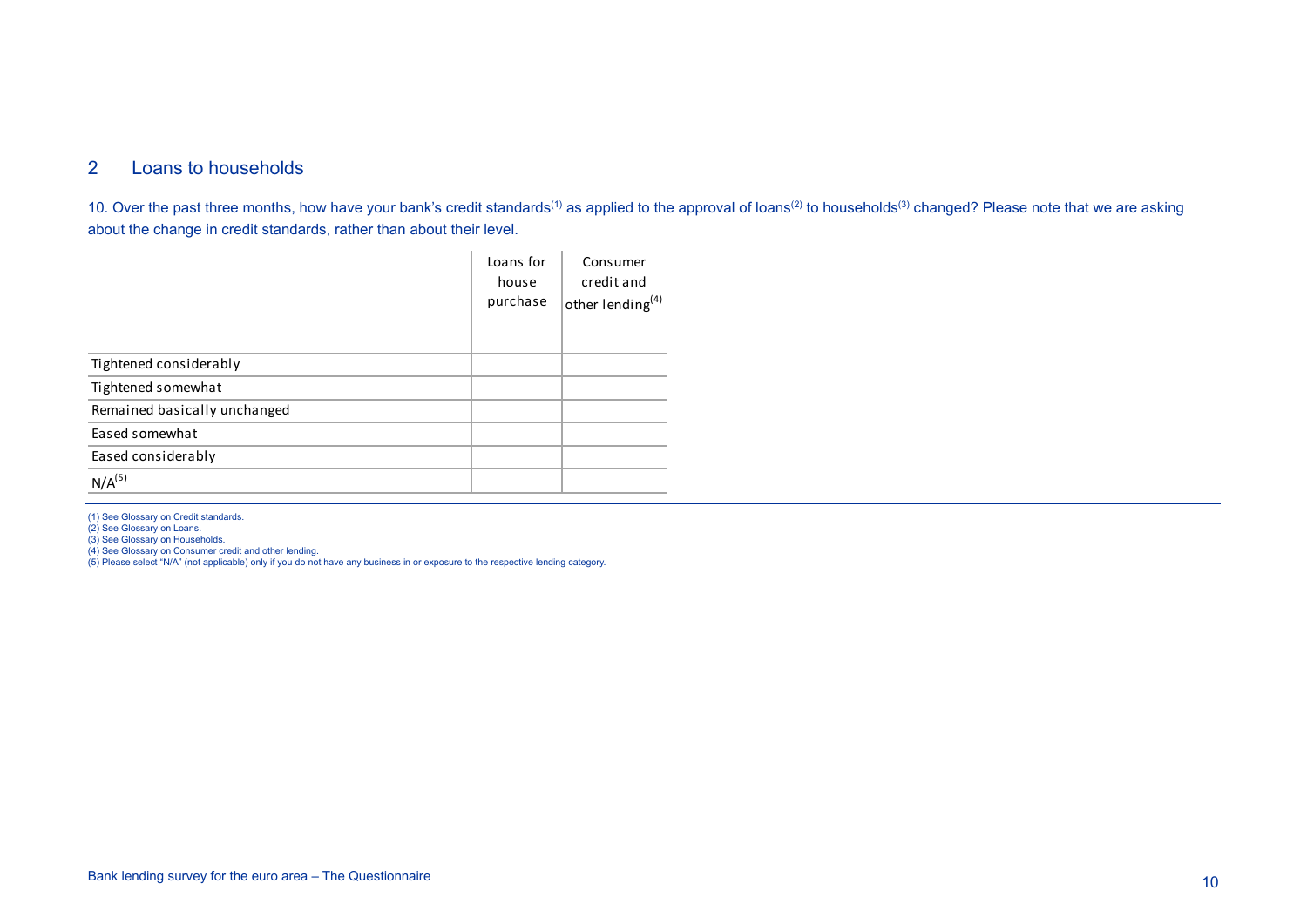11. Over the past three months, how have the following factors affected your bank's credit standards as applied to the approval of loans to households for house purchase (as defined in the notes to question 10)? Please rate the contribution of the following factors to the tightening or easing of credit standards using the following scale:

– – = contributed considerably to tightening of credit standards – = contributed somewhat to tightening of credit standards ○ = contributed to keeping credit standards basically unchanged  $+$  = contributed somewhat to easing of credit standards + + = contributed considerably to easing of credit standards  $N/A$  = not applicable – – – ° + + + N/A(8) **A) Cost of funds and balance sheet constraints(1)** \* Your bank's capital and the costs related to your bank's capital position $(2)$ \* Your bank's ability to access market financing (e.g. money or bond market financing, incl. true-sale securitisation $(3)$ ) \* Your bank's liquidity position **B) Pressure from competition** \* Competition from other banks \* Competition from non-banks(4) **C) Perception of risk(5)** \* General economic situation and outlook \* Housing market prospects, including expected house price developments(6) \* Borrower's creditworthiness(7) **D) Your bank's risk tolerance(5)** \* Your bank's risk tolerance **E) Other factors, please specify**

(1) See Glossary on Cost of funds and balance sheet constraints.

(2) Can involve the use of credit derivatives, with the loans remaining on the bank's balance sheet.

(3) Involves the sale of loans from the bank's balance sheet, i.e. off-balance sheet funding.

(4) See Glossary on Non-banks.

(6) See Glossary on Housing market prospects, including expected house price developments.

(7) Risks related to non-performing loans may be reflected not only in the "borrower's creditworthiness", but also in the bank's "cost of funds and balance sheet constraints".

(8) Please select "N/A" (not applicable) only if you do not have any business in or exposure to the respective lending category.

<sup>(5)</sup> See Glossary on Perception of risk and risk tolerance.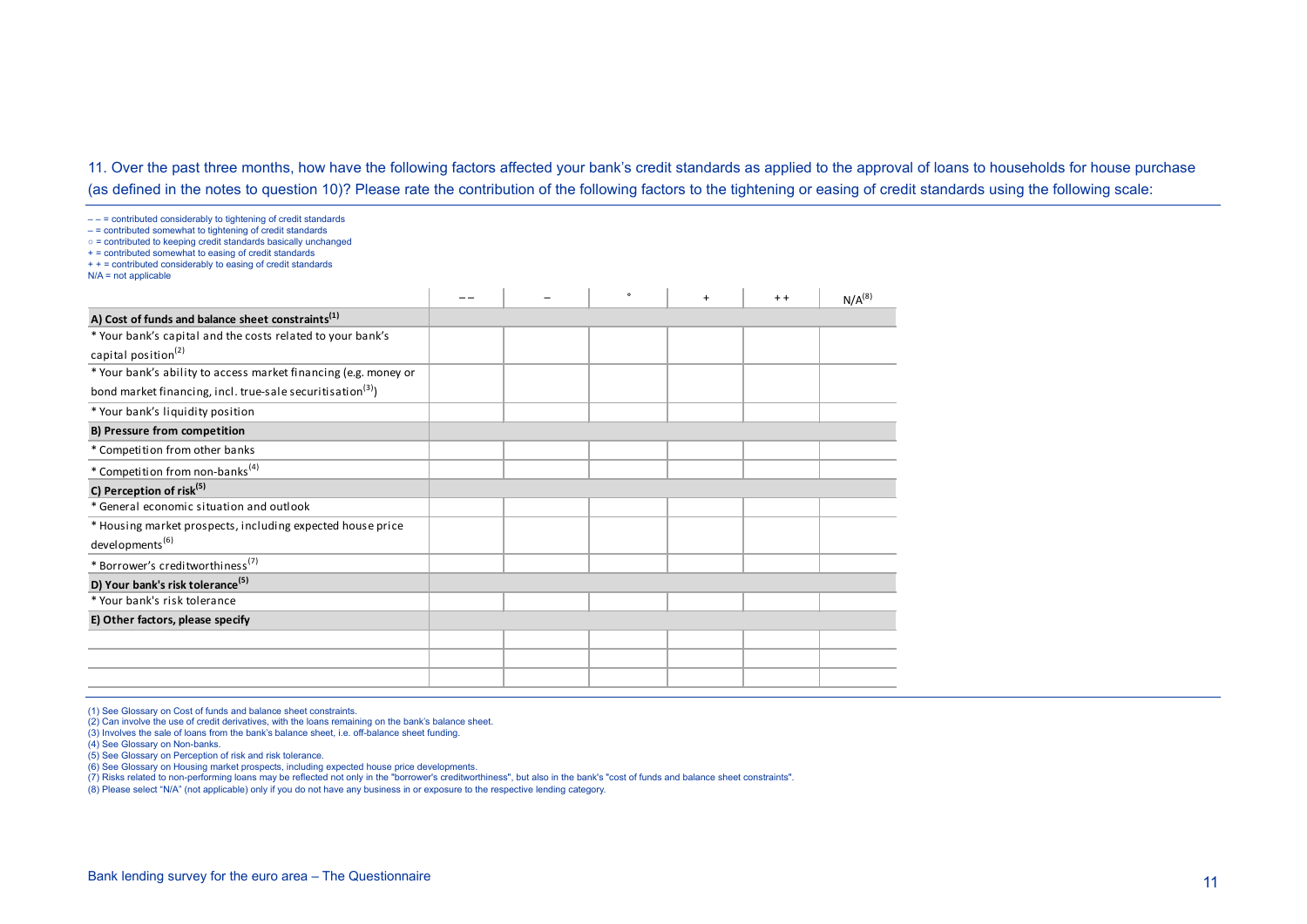12. Over the past three months, how have your bank's terms and conditions<sup>(1)</sup> for new loans to households for house purchase changed? Please rate the overall terms and conditions for this loan category and each factor using the following scale:

| $---$ = tightened considerably<br>$-$ = tightened somewhat<br>$\circ$ = remained basically unchanged<br>$+$ = eased somewhat<br>$++ = eased$ considerably<br>$N/A$ = not applicable |  |         |     |       |             |
|-------------------------------------------------------------------------------------------------------------------------------------------------------------------------------------|--|---------|-----|-------|-------------|
|                                                                                                                                                                                     |  | $\circ$ | $+$ | $+ +$ | $N/A^{(6)}$ |
| A) Overall terms and conditions                                                                                                                                                     |  |         |     |       |             |
| * Overall terms and conditions                                                                                                                                                      |  |         |     |       |             |
| <b>B) Margins</b>                                                                                                                                                                   |  |         |     |       |             |
| * Your bank's loan margin (i.e. the spread over a relevant<br>market reference rate) on average loans (wider spread =<br>tightened, narrower spread = eased) $^{(2)}$               |  |         |     |       |             |
|                                                                                                                                                                                     |  |         |     |       |             |
| * Your bank's loan margin (i.e. the spread over a relevant<br>market reference rate) on riskier loans                                                                               |  |         |     |       |             |
| C) Other terms and conditions                                                                                                                                                       |  |         |     |       |             |
| * Collateral <sup>(3)</sup> requirements                                                                                                                                            |  |         |     |       |             |
| * "Loan-to-value" ratio <sup>(4)</sup>                                                                                                                                              |  |         |     |       |             |
| * Other loan size limits                                                                                                                                                            |  |         |     |       |             |
| * Maturity                                                                                                                                                                          |  |         |     |       |             |
| * Non-interest rate charges <sup>(5)</sup>                                                                                                                                          |  |         |     |       |             |
| D) Other factors, please specify                                                                                                                                                    |  |         |     |       |             |
|                                                                                                                                                                                     |  |         |     |       |             |
|                                                                                                                                                                                     |  |         |     |       |             |
|                                                                                                                                                                                     |  |         |     |       |             |

(1) See Glossary on Credit terms and conditions. (2) See Glossary on Loan margin/spread over a relevant market reference rate.

(3) See Glossary on Collateral.

(4) See Glossary on Loan-to-value ratio.

(5) See Glossary on Non-interest rate charges.

(6) Please select "N/A" (not applicable) only if you have not granted any new loans in the respective lending category over the past three months.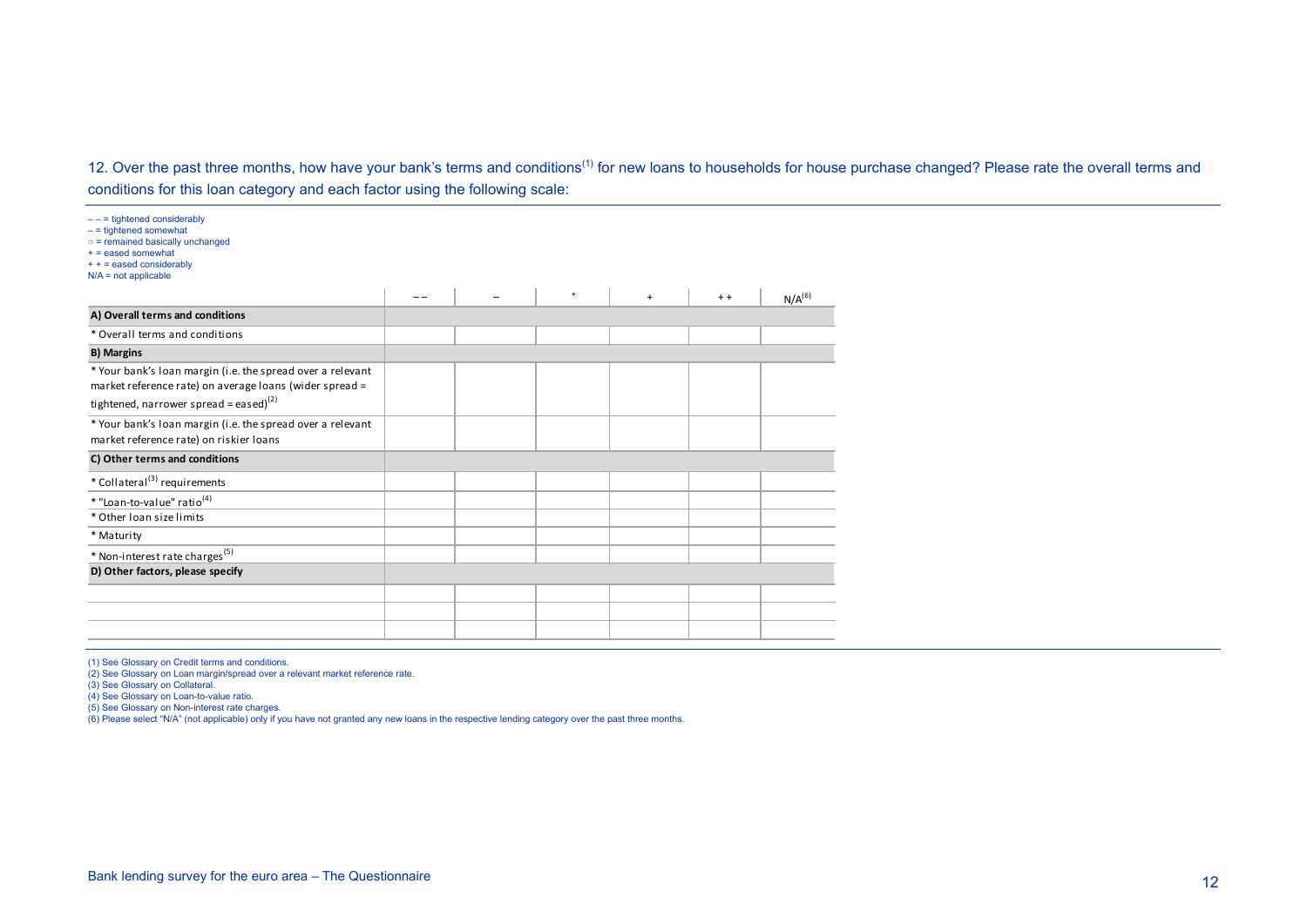13. Over the past three months, how have the following factors<sup>(1)</sup> affected your bank's credit terms and conditions as applied to new loans to households for house purchase (as defined in the notes to question 12)? Please rate the contribution of the following factors to the tightening or easing of credit terms and conditions using the following scale:

 $---$  = contributed considerably to tightening of credit terms and conditions / contributed considerably to widening of margins

– = contributed somewhat to tightening of credit terms and conditions / contributed somewhat to widening of margins

- = contributed to keeping credit terms and conditions basically unchanged / contributed to keeping margins basically unchanged
- + = contributed somewhat to easing of credit terms and conditions / contributed somewhat to narrowing of margins

+ + = contributed considerably to easing of credit terms and conditions / contributed considerably to narrowing of margins  $N/A$  = not applicable

| $- -$ | $\overline{\phantom{a}}$ |  | $+ +$ | N/A <sup>(2)</sup> | $\qquad \qquad -$                                         | $\overline{\phantom{a}}$ |  | $++$ | N/A <sup>(2)</sup>                            | $- -$     | $\sim$ |  | $++$ | $N/A^{(2)}$                                   |
|-------|--------------------------|--|-------|--------------------|-----------------------------------------------------------|--------------------------|--|------|-----------------------------------------------|-----------|--------|--|------|-----------------------------------------------|
|       |                          |  |       |                    |                                                           |                          |  |      |                                               |           |        |  |      |                                               |
|       |                          |  |       |                    |                                                           |                          |  |      |                                               |           |        |  |      |                                               |
|       |                          |  |       |                    |                                                           |                          |  |      |                                               |           |        |  |      |                                               |
|       |                          |  |       |                    |                                                           |                          |  |      |                                               |           |        |  |      |                                               |
|       |                          |  |       |                    |                                                           |                          |  |      |                                               |           |        |  |      |                                               |
|       |                          |  |       |                    |                                                           |                          |  |      |                                               |           |        |  |      |                                               |
|       |                          |  |       |                    |                                                           |                          |  |      |                                               |           |        |  |      |                                               |
|       |                          |  |       |                    |                                                           |                          |  |      |                                               |           |        |  |      |                                               |
|       |                          |  |       |                    |                                                           |                          |  |      |                                               |           |        |  |      |                                               |
|       |                          |  |       |                    |                                                           |                          |  |      |                                               |           |        |  |      |                                               |
|       |                          |  |       |                    |                                                           |                          |  |      |                                               |           |        |  |      |                                               |
|       |                          |  |       |                    |                                                           |                          |  |      |                                               |           |        |  |      |                                               |
|       |                          |  |       |                    | Overall impact on your bank's credit terms and conditions |                          |  |      | Impact on your bank's margin on average loans | of which: |        |  |      | Impact on your bank's margin on riskier loans |

(1) The factors refer to the same sub-factors as in question 11.

(2) Please select "N/A" (not applicable) only if you have not granted any new loans in the respective lending category over the past three months.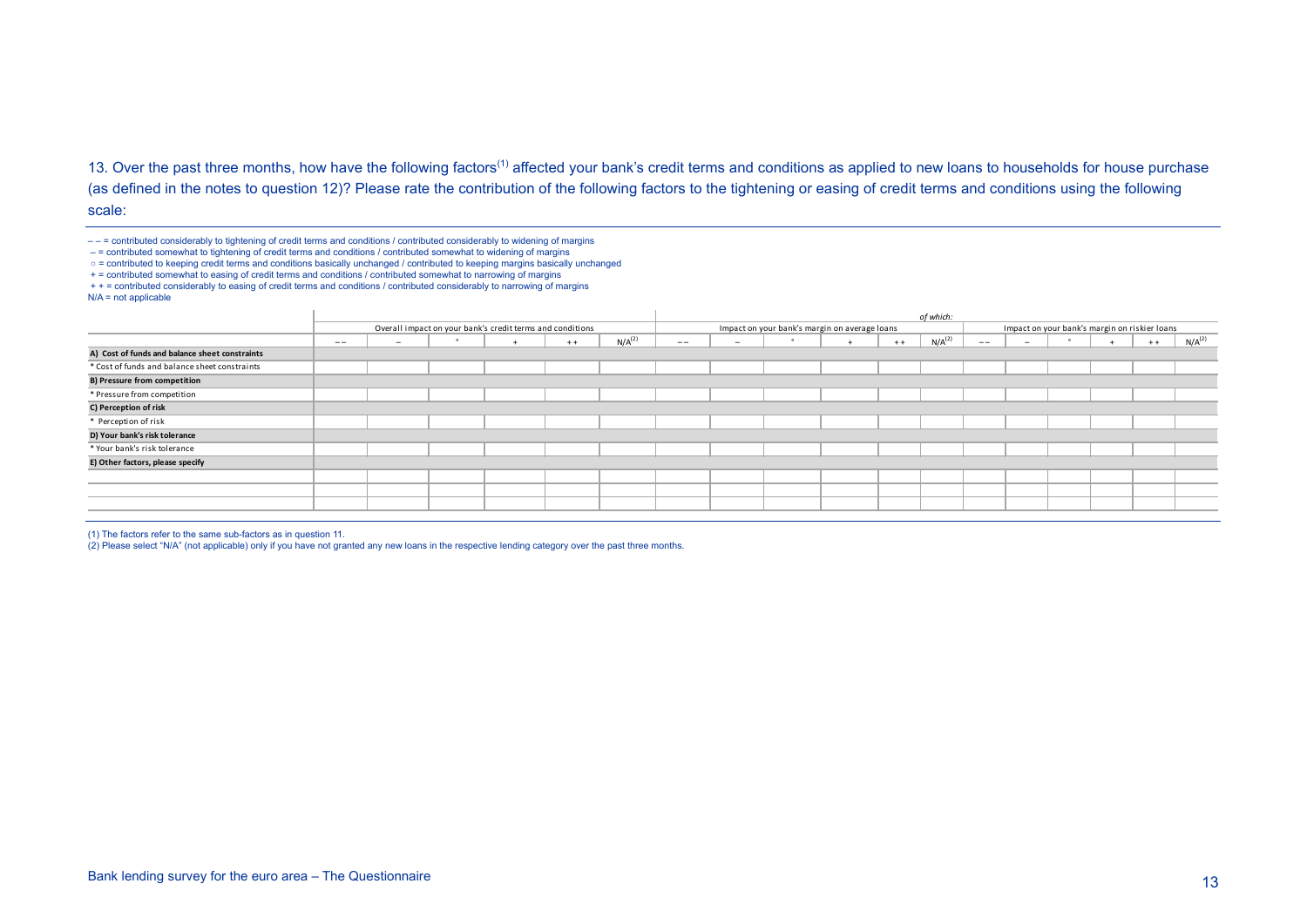14. Over the past three months, how have the following factors affected your bank's credit standards as applied to the approval of consumer credit and other lending to households (as defined in the notes to question 10)? Please rate the contribution of the following factors to the tightening or easing of credit standards using the following scale:

| $---$ = contributed considerably to tightening of credit standards<br>$-$ = contributed somewhat to tightening of credit standards<br>$\circ$ = contributed to keeping credit standards basically unchanged<br>+ = contributed somewhat to easing of credit standards<br>+ + = contributed considerably to easing of credit standards<br>$N/A$ = not applicable |  |           |     |       |             |
|-----------------------------------------------------------------------------------------------------------------------------------------------------------------------------------------------------------------------------------------------------------------------------------------------------------------------------------------------------------------|--|-----------|-----|-------|-------------|
|                                                                                                                                                                                                                                                                                                                                                                 |  | $\bullet$ | $+$ | $+ +$ | $N/A^{(2)}$ |
| A) Cost of funds and balance sheet constraints                                                                                                                                                                                                                                                                                                                  |  |           |     |       |             |
| * Your bank's capital and the costs related to your bank's<br>capital position                                                                                                                                                                                                                                                                                  |  |           |     |       |             |
| * Your bank's ability to access market financing (e.g. money or<br>bond market financing, incl. true-sale securitisation)                                                                                                                                                                                                                                       |  |           |     |       |             |
| * Your bank's liquidity position                                                                                                                                                                                                                                                                                                                                |  |           |     |       |             |
| <b>B) Pressure from competition</b>                                                                                                                                                                                                                                                                                                                             |  |           |     |       |             |
| * Competition from other banks                                                                                                                                                                                                                                                                                                                                  |  |           |     |       |             |
| * Competition from non-banks                                                                                                                                                                                                                                                                                                                                    |  |           |     |       |             |
| C) Perception of risk                                                                                                                                                                                                                                                                                                                                           |  |           |     |       |             |
| * General economic situation and outlook                                                                                                                                                                                                                                                                                                                        |  |           |     |       |             |
| * Creditworthiness of consumers <sup>(1)</sup>                                                                                                                                                                                                                                                                                                                  |  |           |     |       |             |
| * Risk on the collateral demanded                                                                                                                                                                                                                                                                                                                               |  |           |     |       |             |
| D) Your bank's risk tolerance                                                                                                                                                                                                                                                                                                                                   |  |           |     |       |             |
| * Your bank's risk tolerance                                                                                                                                                                                                                                                                                                                                    |  |           |     |       |             |
| E) Other factors, please specify                                                                                                                                                                                                                                                                                                                                |  |           |     |       |             |
|                                                                                                                                                                                                                                                                                                                                                                 |  |           |     |       |             |
|                                                                                                                                                                                                                                                                                                                                                                 |  |           |     |       |             |
|                                                                                                                                                                                                                                                                                                                                                                 |  |           |     |       |             |

(1) Risks related to non-performing loans may be reflected not only in the "creditworthiness of consumers", but also in the bank's "cost of funds and balance sheet constraints".<br>(2) Please select "N/A" (not applicable) onl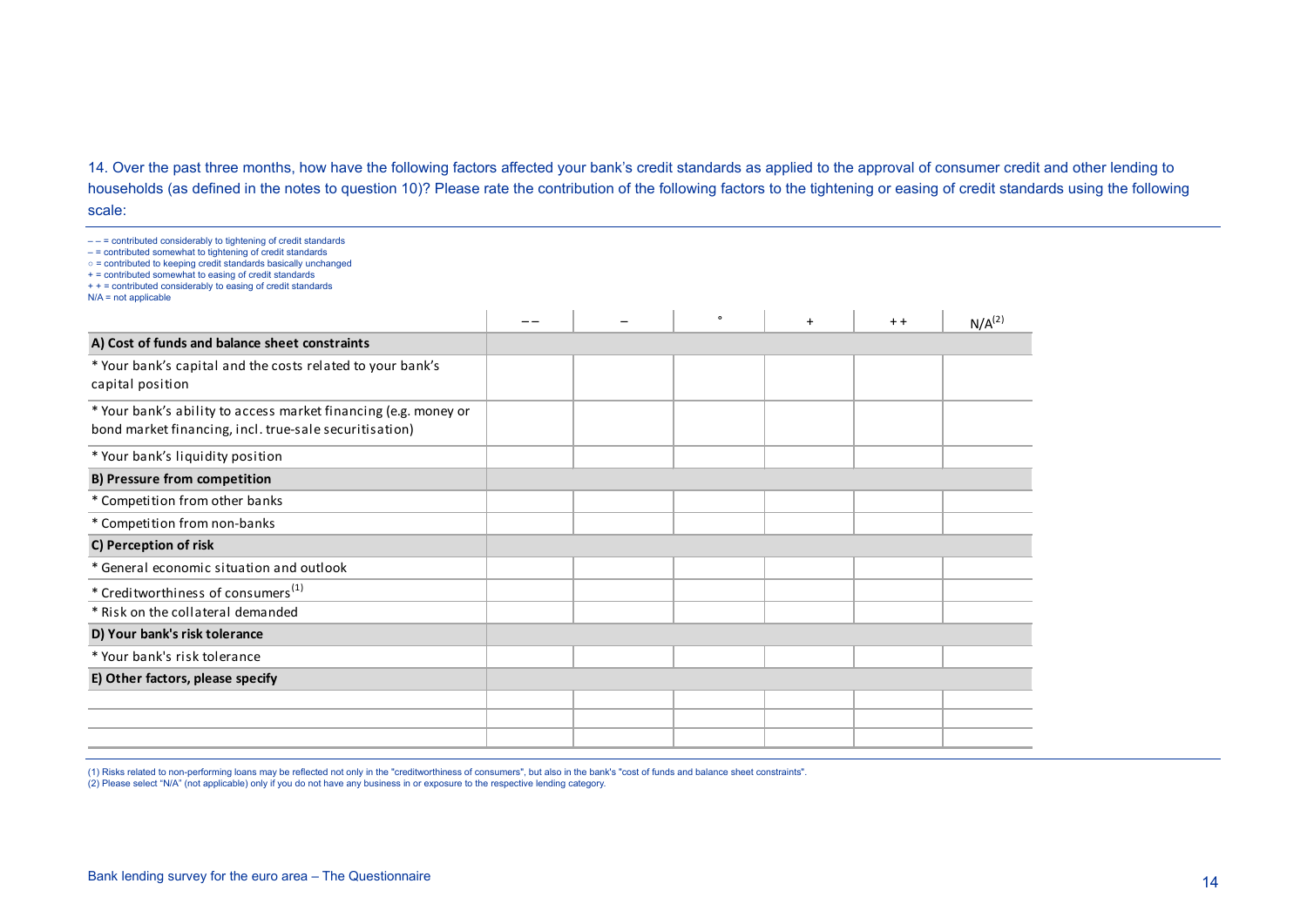15. Over the past three months, how have your bank's terms and conditions for new consumer credit and other lending to households changed? Please rate the overall terms and conditions for this loan category and each factor using the following scale:

| $--$ = tightened considerably<br>$-$ = tightened somewhat<br>$\circ$ = remained basically unchanged<br>$+$ = eased somewhat<br>$++ = eased$ considerably<br>$N/A$ = not applicable |  |           |     |       |             |
|------------------------------------------------------------------------------------------------------------------------------------------------------------------------------------|--|-----------|-----|-------|-------------|
|                                                                                                                                                                                    |  | $\bullet$ | $+$ | $+ +$ | $N/A^{(1)}$ |
| A) Overall terms and conditions                                                                                                                                                    |  |           |     |       |             |
| * Overall terms and conditions                                                                                                                                                     |  |           |     |       |             |
| <b>B) Margins</b>                                                                                                                                                                  |  |           |     |       |             |
| * Your bank's loan margin (i.e. the spread over a relevant<br>market reference rate) on average loans (wider spread =<br>tightened, narrower spread = eased)                       |  |           |     |       |             |
| * Your bank's loan margin (i.e. the spread over a relevant<br>market reference rate) on riskier loans                                                                              |  |           |     |       |             |
| C) Other terms and conditions                                                                                                                                                      |  |           |     |       |             |
| * Collateral requirements                                                                                                                                                          |  |           |     |       |             |
| * Size of the loan                                                                                                                                                                 |  |           |     |       |             |
| * Maturity                                                                                                                                                                         |  |           |     |       |             |
| * Non-interest rate charges                                                                                                                                                        |  |           |     |       |             |
| D) Other factors, please specify                                                                                                                                                   |  |           |     |       |             |
|                                                                                                                                                                                    |  |           |     |       |             |
|                                                                                                                                                                                    |  |           |     |       |             |
|                                                                                                                                                                                    |  |           |     |       |             |

(1) Please select "N/A" (not applicable) only if you have not granted any new loans in the respective lending category over the past three months.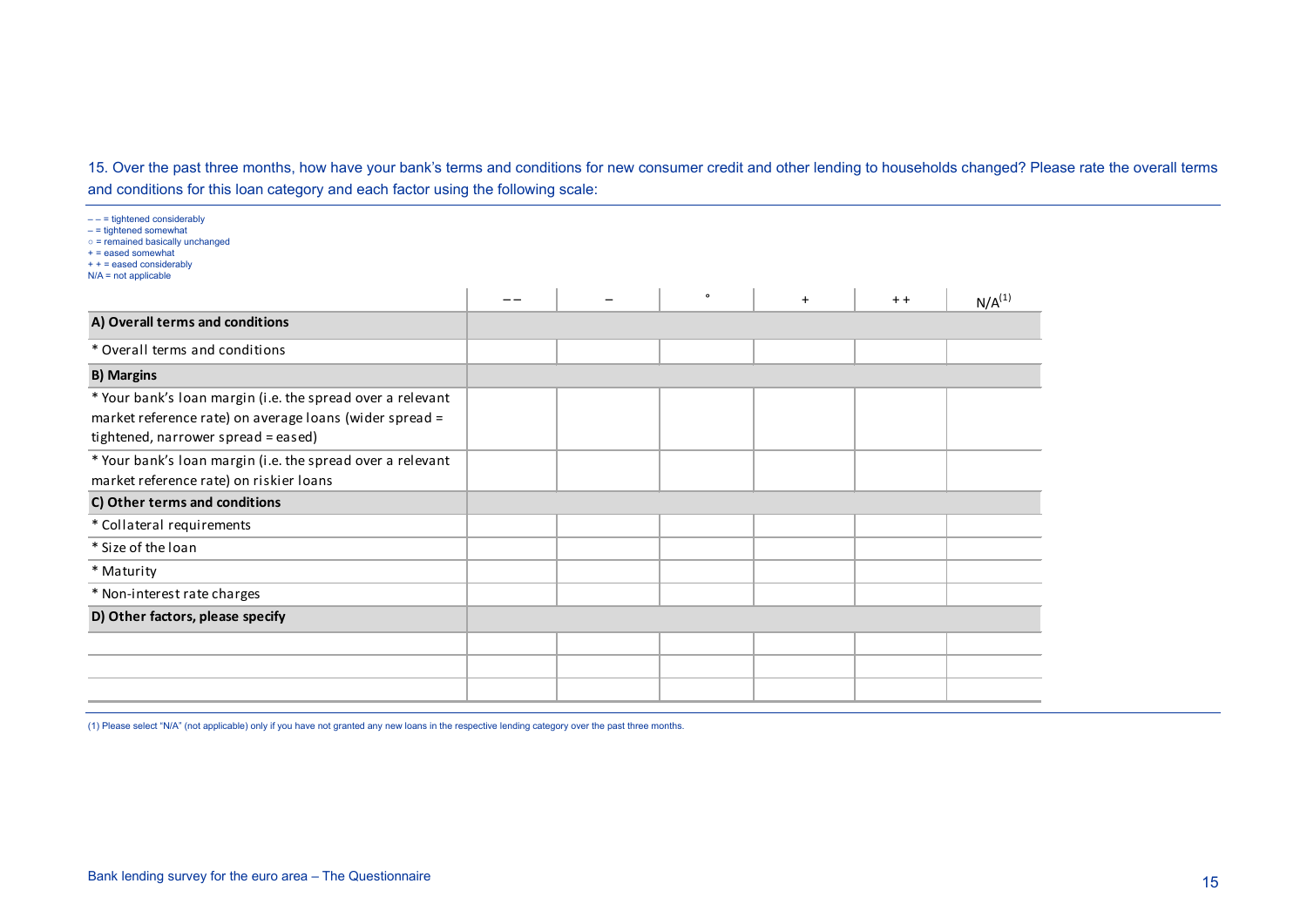16. Over the past three months, how have the following factors<sup>(1)</sup> affected your bank's credit terms and conditions as applied to new consumer credit and other lending to households (as defined in the notes to question 12)? Please rate the contribution of the following factors to the tightening or easing of credit terms and conditions using the following scale:

 $---$  = contributed considerably to tightening of credit terms and conditions / contributed considerably to widening of margins

– = contributed somewhat to tightening of credit terms and conditions / contributed somewhat to widening of margins

○ = contributed to keeping credit terms and conditions basically unchanged / contributed to keeping margins basically unchanged

+ = contributed somewhat to easing of credit terms and conditions / contributed somewhat to narrowing of margins

+ + = contributed considerably to easing of credit terms and conditions / contributed considerably to narrowing of margins  $N/A$  = not applicable

| $- -$ | $\overline{\phantom{a}}$ |  | $+ +$ | $N/A^{(2)}$                                               | $- -$ | $\overline{\phantom{a}}$ |  | $+ +$ | $N/A^{(2)}$                                   | $\qquad \qquad -$ | $\overline{\phantom{a}}$ |  | $+ +$ | $N/A^{(2)}$                                   |
|-------|--------------------------|--|-------|-----------------------------------------------------------|-------|--------------------------|--|-------|-----------------------------------------------|-------------------|--------------------------|--|-------|-----------------------------------------------|
|       |                          |  |       |                                                           |       |                          |  |       |                                               |                   |                          |  |       |                                               |
|       |                          |  |       |                                                           |       |                          |  |       |                                               |                   |                          |  |       |                                               |
|       |                          |  |       |                                                           |       |                          |  |       |                                               |                   |                          |  |       |                                               |
|       |                          |  |       |                                                           |       |                          |  |       |                                               |                   |                          |  |       |                                               |
|       |                          |  |       |                                                           |       |                          |  |       |                                               |                   |                          |  |       |                                               |
|       |                          |  |       |                                                           |       |                          |  |       |                                               |                   |                          |  |       |                                               |
|       |                          |  |       |                                                           |       |                          |  |       |                                               |                   |                          |  |       |                                               |
|       |                          |  |       |                                                           |       |                          |  |       |                                               |                   |                          |  |       |                                               |
|       |                          |  |       |                                                           |       |                          |  |       |                                               |                   |                          |  |       |                                               |
|       |                          |  |       |                                                           |       |                          |  |       |                                               |                   |                          |  |       |                                               |
|       |                          |  |       |                                                           |       |                          |  |       |                                               |                   |                          |  |       |                                               |
|       |                          |  |       |                                                           |       |                          |  |       |                                               |                   |                          |  |       |                                               |
|       |                          |  |       | Overall impact on your bank's credit terms and conditions |       |                          |  |       | Impact on your bank's margin on average loans | of which:         |                          |  |       | Impact on your bank's margin on riskier loans |

(1) The factors refer to the same sub-factors as in question 14.

(2) Please select "N/A" (not applicable) only if you have not granted any new loans in the respective lending category over the past three months.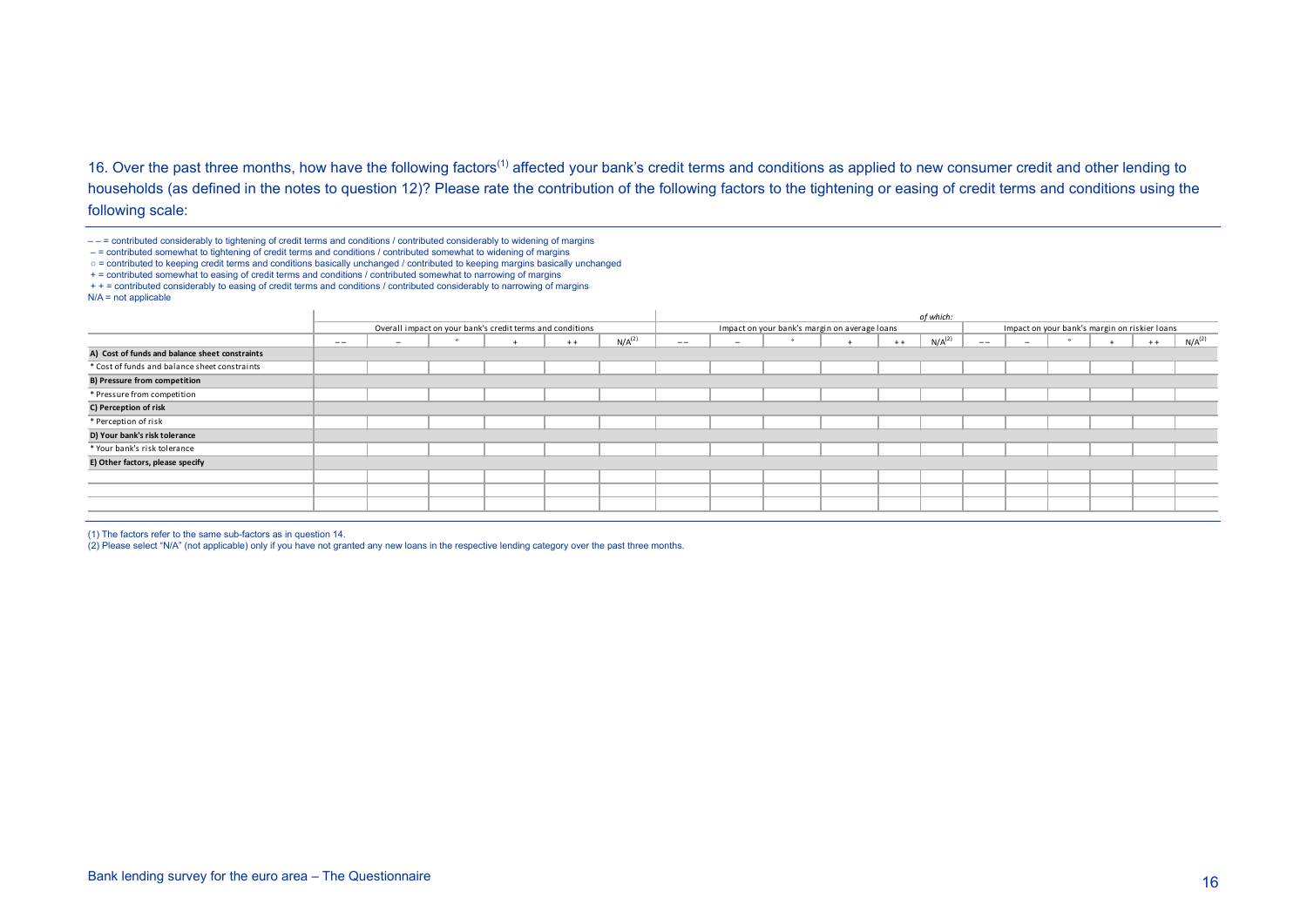17. Over the past three months (apart from normal seasonal fluctuations), has the share of formal and informal household loan applications<sup>(1)</sup> that were completely rejected<sup>(2)</sup> by your bank increased, remained unchanged or decreased (loan volume, relative to the total volume of loan applications in that loan category)?

|                              |                                | Share of rejected<br>applications       |
|------------------------------|--------------------------------|-----------------------------------------|
|                              | Loans for<br>house<br>purchase | Consumer<br>credit and<br>other lending |
| Decreased considerably       |                                |                                         |
| Decreased somewhat           |                                |                                         |
| Remained basically unchanged |                                |                                         |
| Increased somewhat           |                                |                                         |
| Increased considerably       |                                |                                         |
| $N/A^{(3)}$                  |                                |                                         |

(1) See Glossary on Loan application.<br>(2) See Glossary on Loan rejection.<br>(3) Please select "N/A" (not applicable) only if you have not received any loan applications in the respective lending category over the past three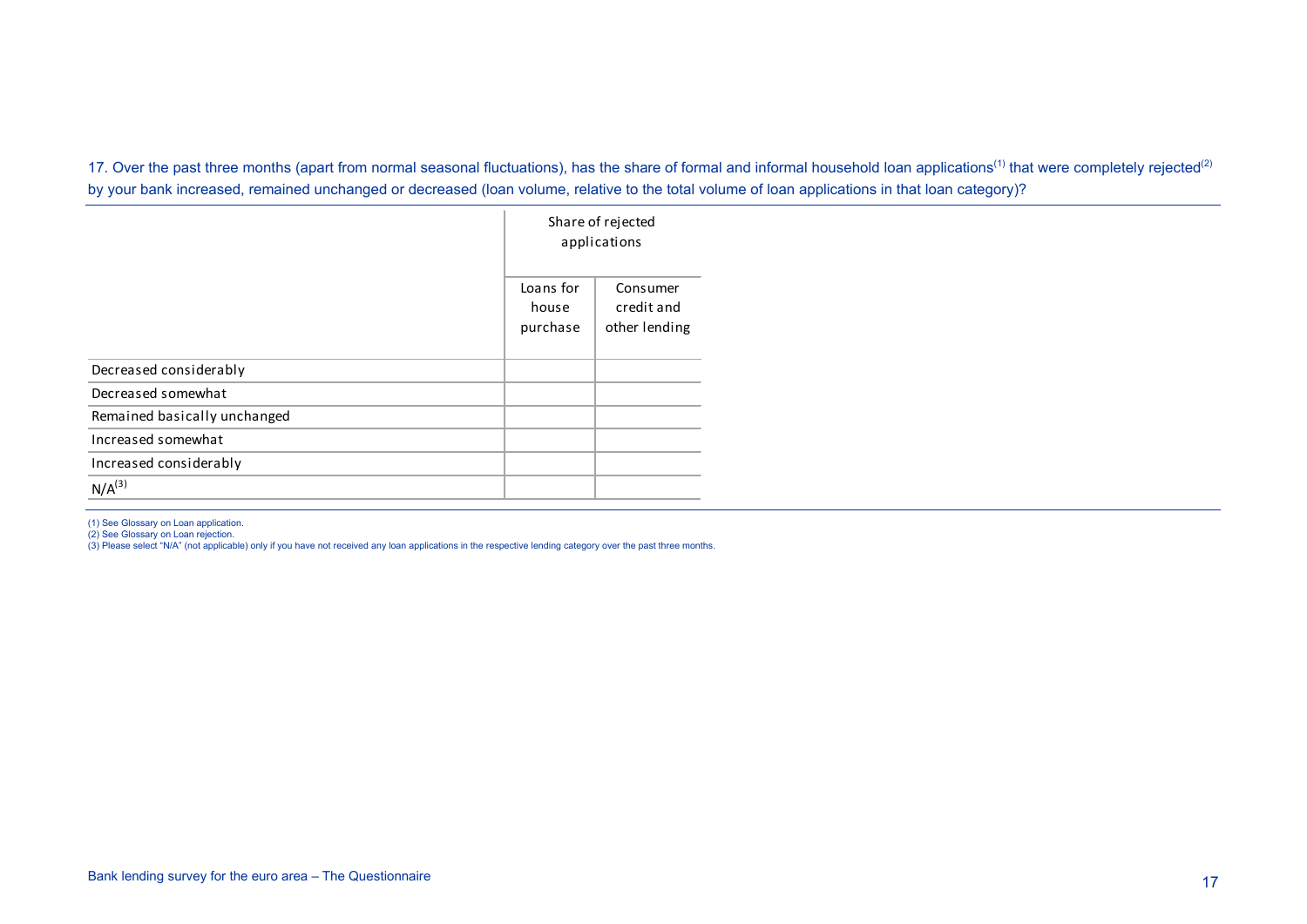18. Over the past three months (apart from normal seasonal fluctuations), how has the demand for loans<sup>(1)</sup> to households changed at your bank? Please refer to the financing need of households independent of whether this need will result in a loan or not.

|                              | Loans for<br>house<br>purchase | Consumer<br>credit and<br>other lending |
|------------------------------|--------------------------------|-----------------------------------------|
| Decreased considerably       |                                |                                         |
| Decreased somewhat           |                                |                                         |
| Remained basically unchanged |                                |                                         |
| Increased somewhat           |                                |                                         |
| Increased considerably       |                                |                                         |
| $N/A^{(2)}$                  |                                |                                         |

(1) See Glossary on Demand for loans. (2) Please select "N/A" (not applicable) only if you do not have any business in or exposure to the respective lending category.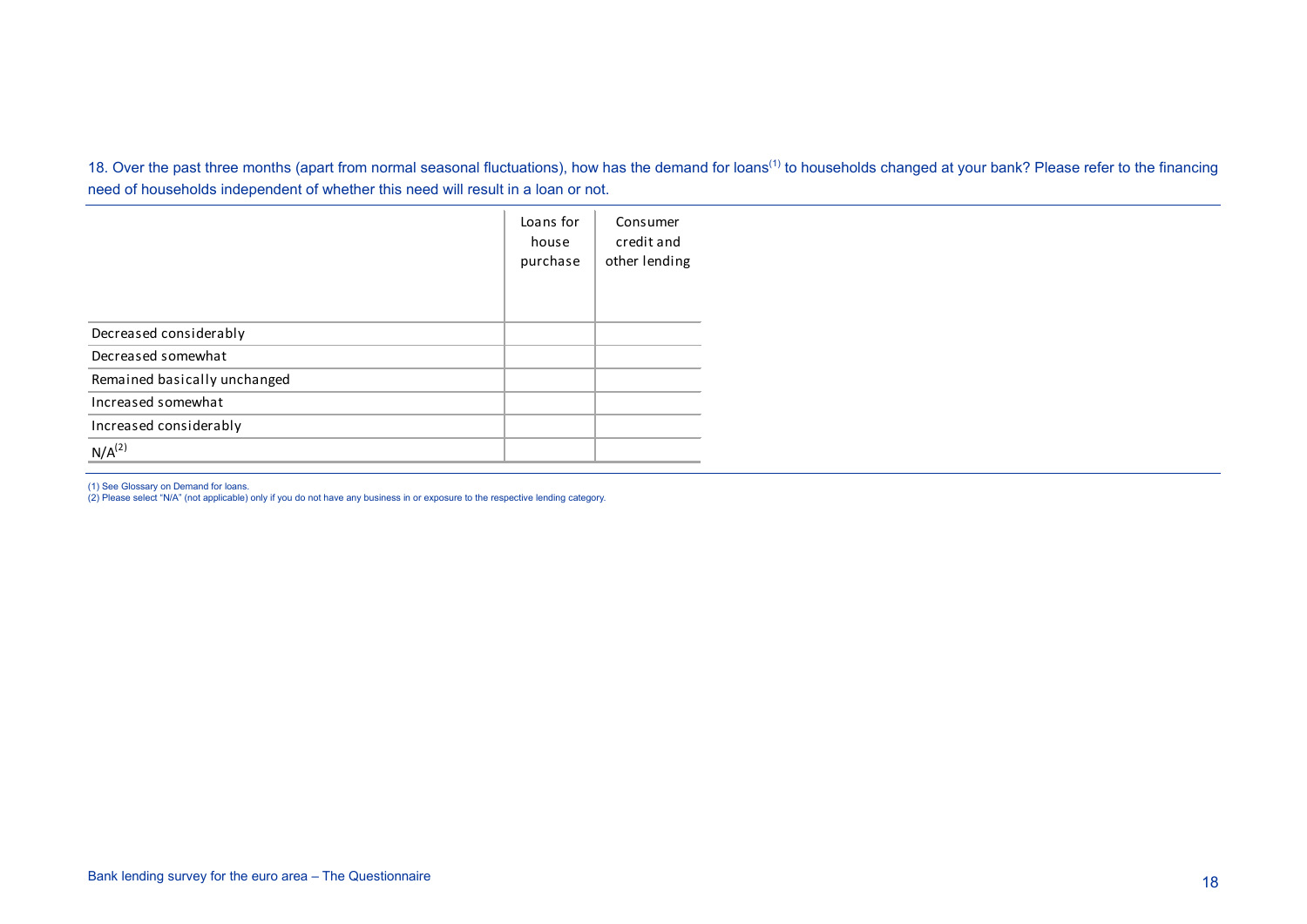## 19. Over the past three months, how have the following factors affected the demand for loans to households for house purchase (as defined in the notes to question 18)? Please rate each factor using the following scale:

| $---$ = contributed considerably to lower demand<br>$-$ = contributed somewhat to lower demand<br>o = contributed to keeping demand basically unchanged<br>+ = contributed somewhat to higher demand<br>+ + = contributed considerably to higher demand<br>$N/A$ = not applicable |  |         |     |       |                    |
|-----------------------------------------------------------------------------------------------------------------------------------------------------------------------------------------------------------------------------------------------------------------------------------|--|---------|-----|-------|--------------------|
|                                                                                                                                                                                                                                                                                   |  | $\circ$ | $+$ | $+ +$ | N/A <sup>(5)</sup> |
| A) Financing needs/underlying drivers or purpose of loan<br>demand                                                                                                                                                                                                                |  |         |     |       |                    |
| * Housing market prospects, including expected house<br>price developments                                                                                                                                                                                                        |  |         |     |       |                    |
| * Consumer confidence <sup>(1)</sup>                                                                                                                                                                                                                                              |  |         |     |       |                    |
| * General level of interest rates                                                                                                                                                                                                                                                 |  |         |     |       |                    |
| * Debt refinancing/restructuring and renegotiation (when<br>leading to an increase or prolongation of the amount<br>borrowed) <sup>(2)</sup>                                                                                                                                      |  |         |     |       |                    |
| * Regulatory and fiscal regime of housing markets                                                                                                                                                                                                                                 |  |         |     |       |                    |
| B) Use of alternative sources for housing finance<br>(substitution effects)                                                                                                                                                                                                       |  |         |     |       |                    |
| * Internal finance of house purchase out of savings/down<br>payment (i.e. share financed via the household's own<br>$funds)$ <sup>(3)</sup>                                                                                                                                       |  |         |     |       |                    |
| * Loans from other banks                                                                                                                                                                                                                                                          |  |         |     |       |                    |
| * Other sources of external finance                                                                                                                                                                                                                                               |  |         |     |       |                    |
| C) Other factors, please specify <sup>(4)</sup>                                                                                                                                                                                                                                   |  |         |     |       |                    |
|                                                                                                                                                                                                                                                                                   |  |         |     |       |                    |
|                                                                                                                                                                                                                                                                                   |  |         |     |       |                    |
|                                                                                                                                                                                                                                                                                   |  |         |     |       |                    |

(1) See Glossary on Consumer confidence. (2) See Glossary on Debt refinancing/restructuring and renegotiation.

(3) See Glossary on Down payment. (4) See Glossary on Marketing campaigns.

(5) Please select "N/A" (not applicable) only if you do not have any business in or exposure to the respective lending category.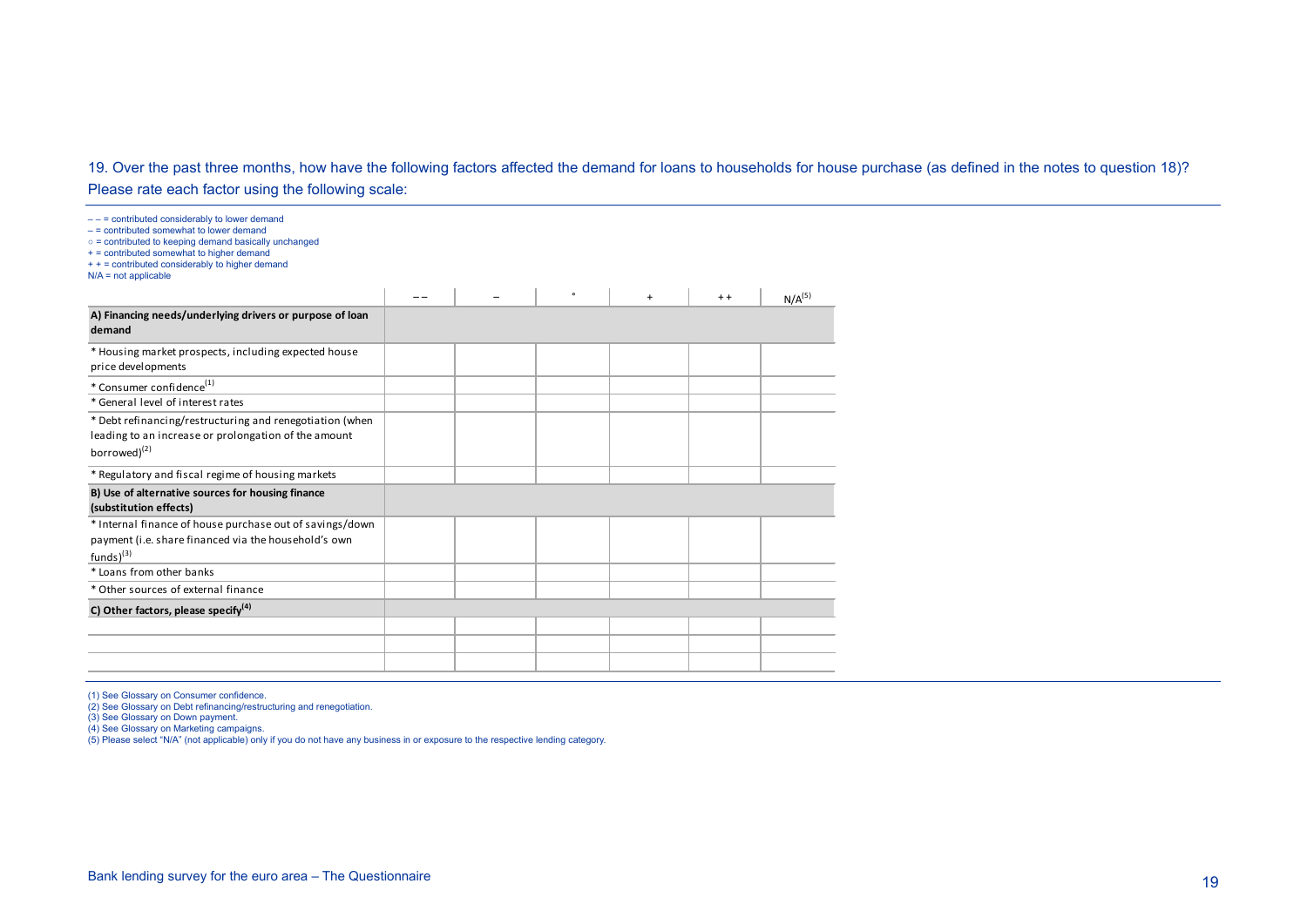#### 20. Over the past three months, how have the following factors affected the demand for consumer credit and other lending to households (as defined in the notes to question

18)? Please rate each factor using the following scale:

| $---$ = contributed considerably to lower demand<br>$=$ $=$ contributed somewhat to lower demand<br>o = contributed to keeping demand basically unchanged<br>+ = contributed somewhat to higher demand<br>+ + = contributed considerably to higher demand<br>$N/A$ = not applicable |  |           |     |       |             |
|-------------------------------------------------------------------------------------------------------------------------------------------------------------------------------------------------------------------------------------------------------------------------------------|--|-----------|-----|-------|-------------|
|                                                                                                                                                                                                                                                                                     |  | $\bullet$ | $+$ | $+ +$ | $N/A^{(3)}$ |
| A) Financing needs/underlying drivers or purpose of loan<br>demand                                                                                                                                                                                                                  |  |           |     |       |             |
| * Spending on durable consumer goods, such as cars,<br>furniture, etc.                                                                                                                                                                                                              |  |           |     |       |             |
| * Consumer confidence                                                                                                                                                                                                                                                               |  |           |     |       |             |
| * General level of interest rates                                                                                                                                                                                                                                                   |  |           |     |       |             |
| * Consumption expenditure financed through real-estate<br>guaranteed loans ("mortgage equity withdrawal") <sup>(1)</sup>                                                                                                                                                            |  |           |     |       |             |
|                                                                                                                                                                                                                                                                                     |  |           |     |       |             |
| B) Use of alternative finance                                                                                                                                                                                                                                                       |  |           |     |       |             |
| * Internal finance out of savings                                                                                                                                                                                                                                                   |  |           |     |       |             |
| * Loans from other banks                                                                                                                                                                                                                                                            |  |           |     |       |             |
| * Other sources of external finance                                                                                                                                                                                                                                                 |  |           |     |       |             |
| C) Other factors, please specify $^{(2)}$                                                                                                                                                                                                                                           |  |           |     |       |             |
|                                                                                                                                                                                                                                                                                     |  |           |     |       |             |
|                                                                                                                                                                                                                                                                                     |  |           |     |       |             |
|                                                                                                                                                                                                                                                                                     |  |           |     |       |             |

(1) See Glossary on Consumption expenditure financed through real-estate guaranteed loans.<br>(2) See Glossary on Marketing campaigns.<br>(3) Please select "N/A" (not applicable) only if you do not have any business in or exposu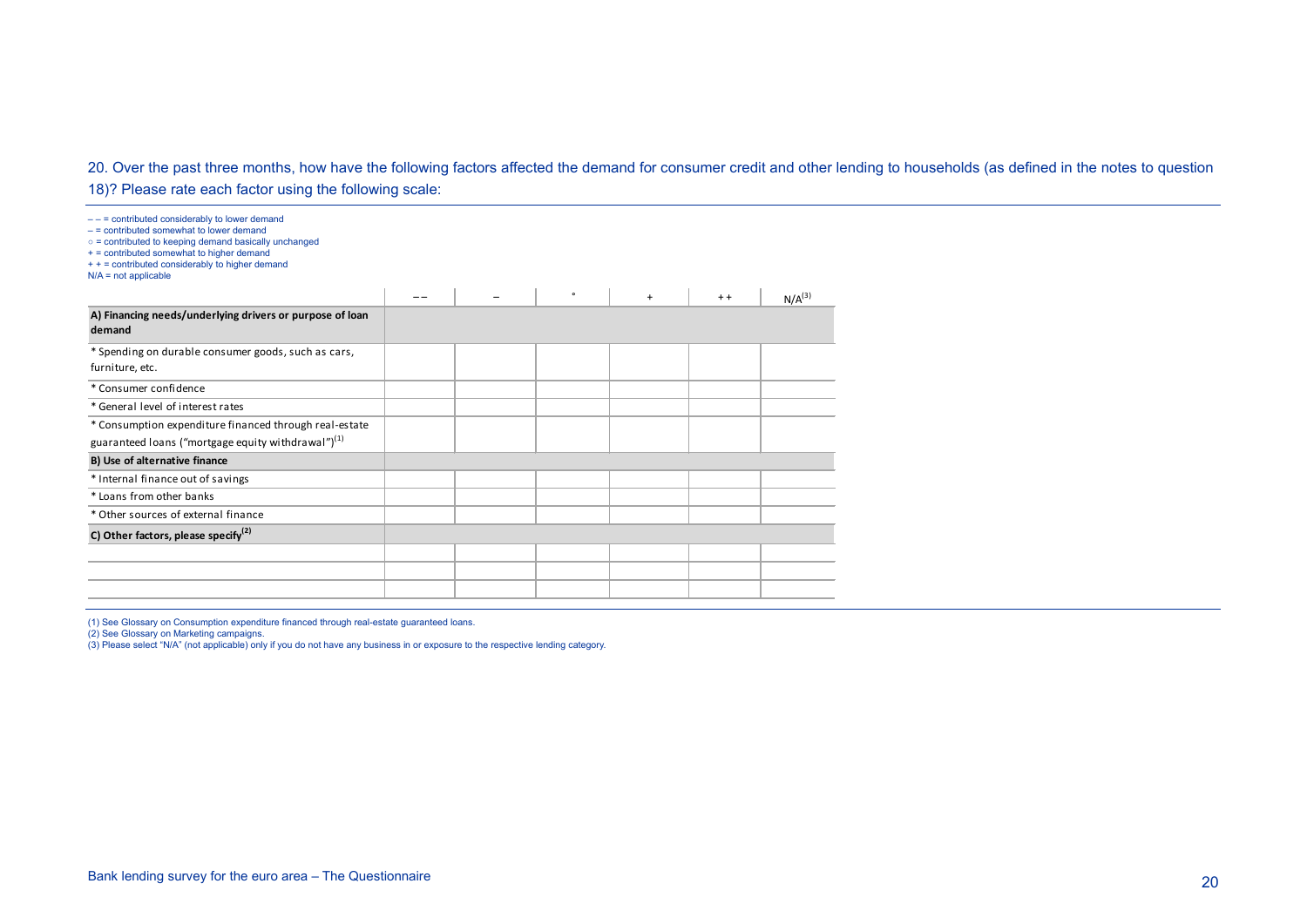21. Please indicate how you expect your bank's credit standards as applied to the approval of loans to households to change over the next three months. Please note that we are asking about the change in credit standards, rather than about their level.

|                            | Loans for<br>house<br>purchase | Consumer<br>credit and<br>other lending |
|----------------------------|--------------------------------|-----------------------------------------|
| Tighten considerably       |                                |                                         |
| Tighten somewhat           |                                |                                         |
| Remain basically unchanged |                                |                                         |
| Ease somewhat              |                                |                                         |
| Ease considerably          |                                |                                         |
| $N/A^{(1)}$                |                                |                                         |

(1) Please select "N/A" (not applicable) only if you do not have any business in or exposure to the respective lending category.